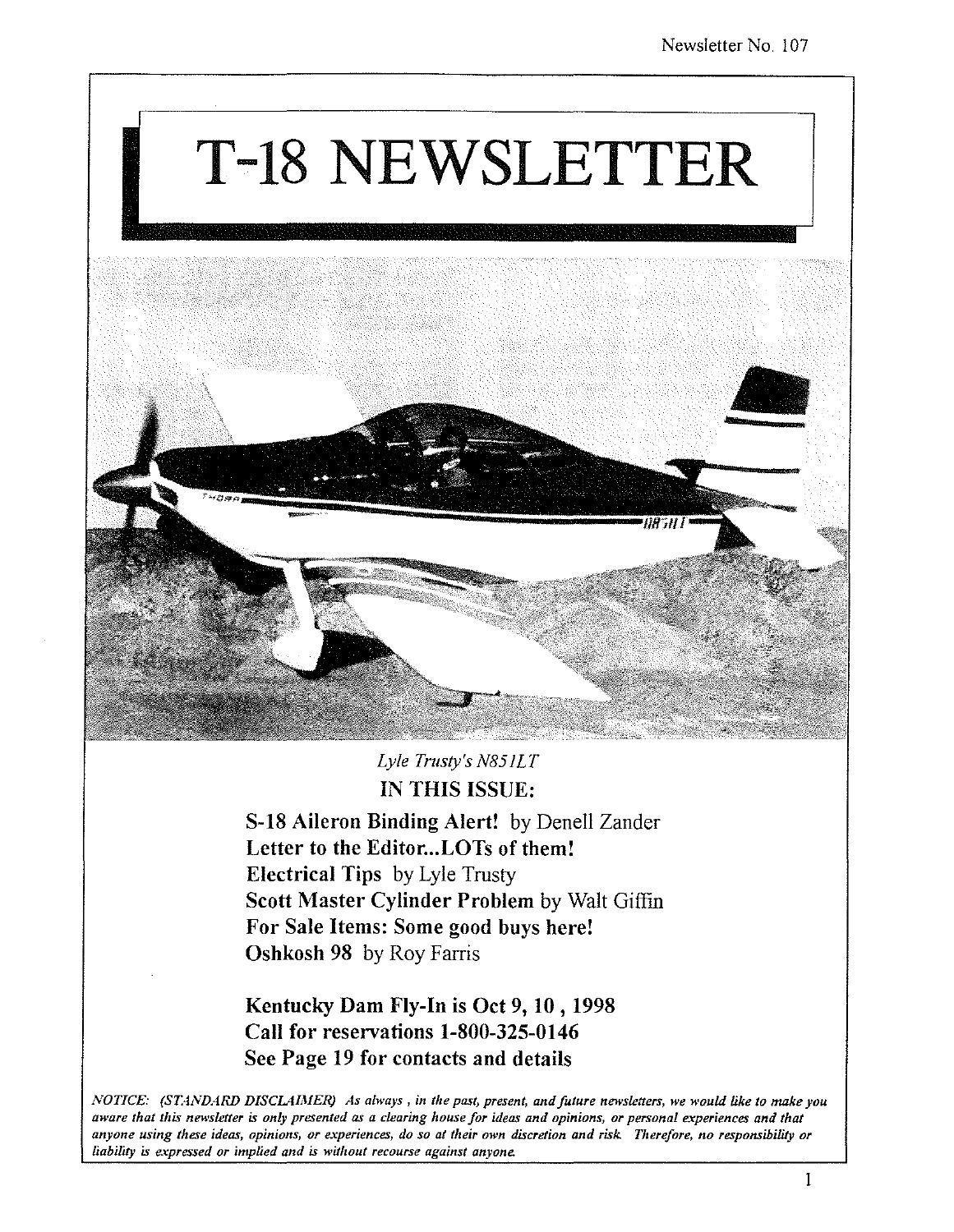

Dear Members of our Thorp Family,

Fall temperatures are finally starting to bless us here in Illinois. With it comes the expectations for the great Thorp events at Placerville, and Kentucky Dam. Don't know how you folks are feeling, but it's my thinking that I'll take the Kentucky Dam Fly-In over Oshkosk anytime. These small get-togethers are twice as much fun and if you get on the ramp and discuss your project or airplane with the Thorp owners you can learn just as much as sitting in the crowded forums at Oshkosh. Unfortunately we still have hundreds of Thorp owners that don't come out for these events. Let's tell them what they are missing!

The second Thorp I had built now has a new home in Oregon. Sure, it was sad to see it go. But the new owner, Pat Rokus is a fine fellow and will give it tender loving care. Heard from him this week and he has more that 75 hours in the airplane now. He's put landing lights in the wings and the pictures show nice workmanship.

Some of you have asked what my plans are as far as another Thorp are concerned. There are a lot of good projects coming up for sale and I might go for one of those. I plan on keeping the newsletter going and making it to most of the Thorp events. I belong to the Decatur Aero club and have 5 airplanes available, so I have plenty of flying opportunities.

RoxAnne and I made it to the lunch/forum at Oshkosh this year, but left right after it was over. We had our horses and horsetrailer camper over in a wilderness area on the Wisconsin River.

More than 20,000 acres of woods and riding trails. Had a great time there.

We had a good crowd at the lunch/forum and Bill Williams called afterward to say they had a surplus from the lunch collection. Bill thought it would be a good idea to send the funds to the folks at Placerville to help with some of their cost for the Thorp event there. So Placerville, hope it helped. Let us hear from you as to how the event went.

Dick Ecklund sent photos of the Thorps on the field at Oshkosh 98. He counted 22. I wish we had more space in this newsletter for more photos but it turned out I had a lot more material than I could get in. Thank you to Dick for the pictures and to the folks that continue to send letters and email articles for the newsletter. Roy Farris has promised an article on building the flaps for the next newsletter. We need other folks to jump in here and send me articles and information on their projects and trips. Please help! I would really like to hear from Classic Sport Aircraft with the details on their new S-18 Kit. The world wants to know Mike and Phil. Send us more info.

Visit my home page for event information. http://homepage.dave-world.net/~rsnelson/ thorp.html

### **Newsletter Dues**

Please help me out fellows! There are still way too many of you that have not sent your 98 dues! This is really late in the year and makes it difficult for me to handle printing and postage cost. A couple of folks waited till December last year to tell me "Oh! by the way Rich, I didn't want the newsletter." That was after I had sent it to them all year! They didn't pay either.  $@#***##...$  Thank goodness there were only a couple of people that pulled that stunt. So you late guys check the label for a red circle and then send your dues. Please do it today!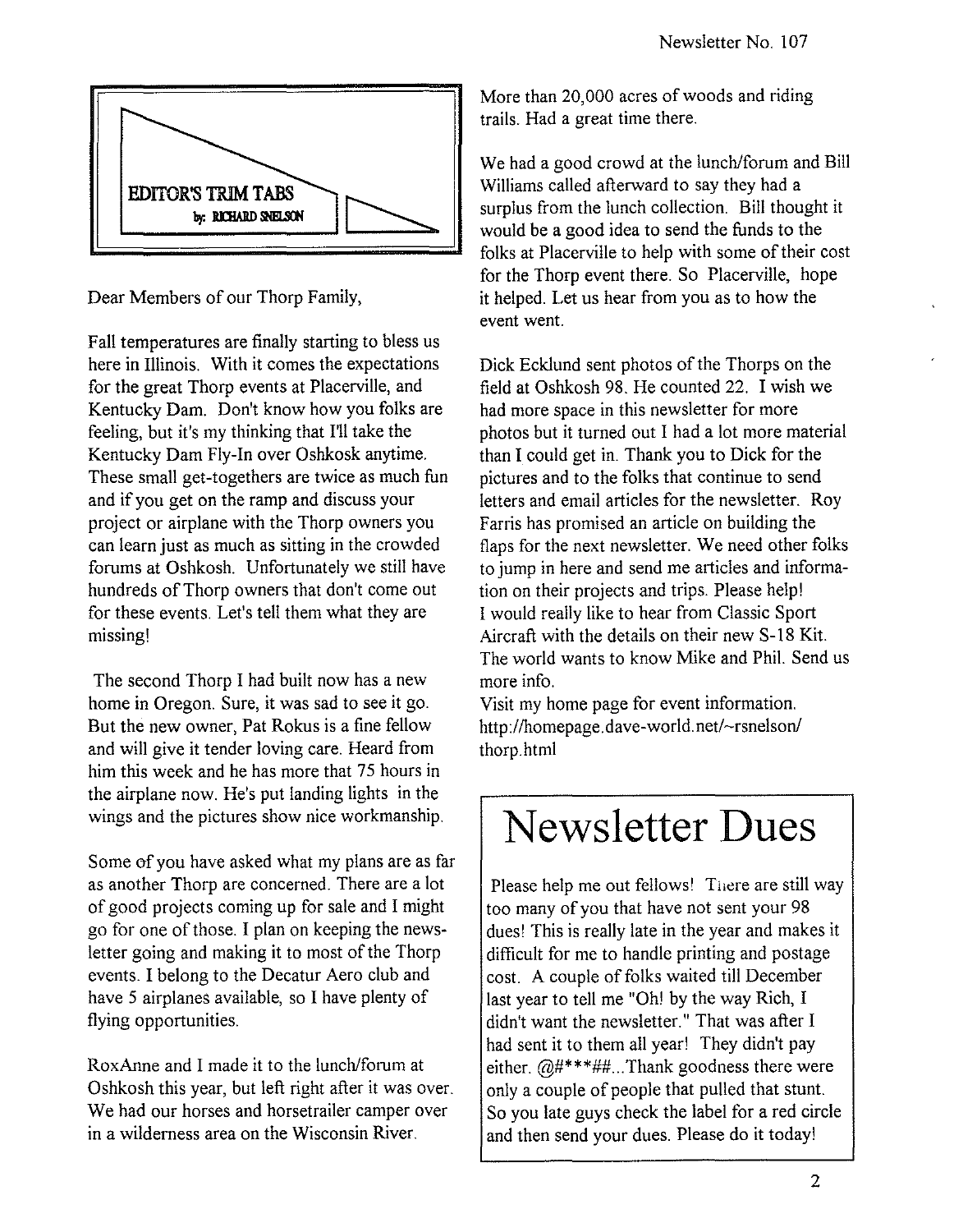

### **S-18 Aileron Binding Alert**

Subject: Aileron Alert! From: delzander@juno.com To: rsnelson@dave-world.net

While rigging my ailerons for first flight, I noticed binding at the aileron push-pull tube rod ends at the walking beam. I checked my plans and found everything built to specs. I checked another flying T-18 (Folding Wing) and found the situation even worse.

The problem is that the mast plates at the end of the stick socket and the AN960-10 washers at the control horn at the outer wing juncture do not provide enough clearance for freedom of the push-pull tube rod ends at both ends of the stick forward and aft excursion. On my airplane the twisting force had loosened the lock nut on the rod end and was working the threads about 1116 turn at each full excursion of the stick. On the other airplane the lock nuts held and the last 6" +/- movement of the stick aft was torsionally loading the push-pull tubes. I suspect that every plans-built T-18 out there has a good chance of having binding in the aileron push-pull tube or working of the threads on the rod end. My solution was to shim out the mast plates at the end of the stick socket with a .032 aluminum shim on each side and then put a  $.032x1/4$  dia. bushing on each side of the control tube rod end. I used standard AN960-10L (.032) washer and turned them down to 1/4" O.D.. That provided plenty of rod end freedom at both ends of the stick excursion. At the risk of being too paranoid I think this should be checked before the next flight on high time aircraft and on all T -18s at the first opportunity.Denell D. Zander 503-620-1335 DelZander@juno.com

#### Response from Classic Sport Aircraft

#### Subject: Binding Ailerons

I have an inner wing set up and tried to repeat your problem. Using the Hiem F34-14, I was able to get the rod end to move. You could see when the torsional load would start. I then tried to repeat using a Fafner REB3N and I could not see any movement. The Fafner is wider at the ball (approx. .500) and allows the full movement. The Hiem is narrower (aprox .460).

Adding spacers as you did fixed the interference with the Hiem. I will look into a possible change in the S-IS drawings. The movement does not appear to be anything critical, but should be looked at during annuals. Sincerely, Mike Archer Classic Sport Aircraft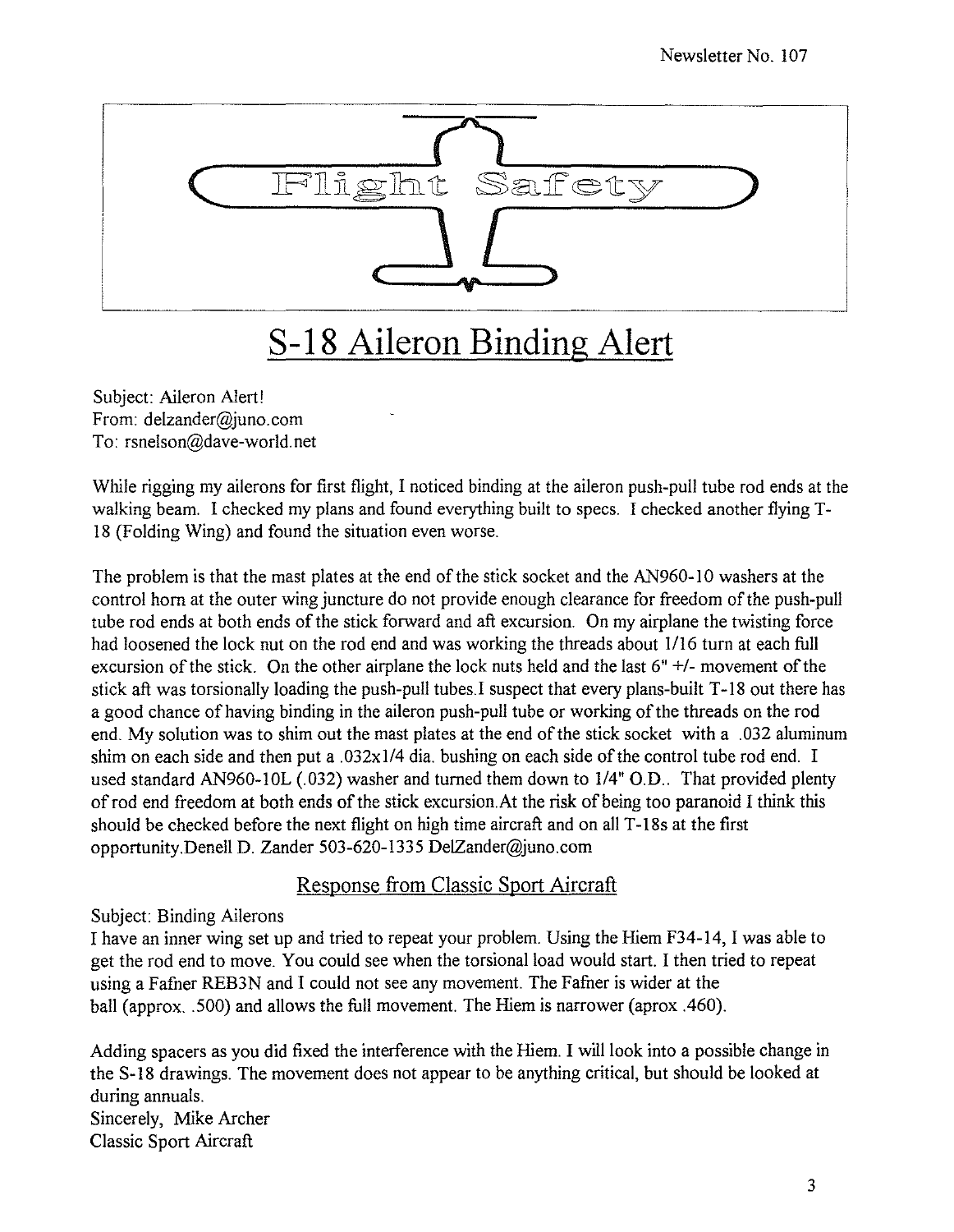

Editor's email: rsnelson@dave-world.net

#### Hi Richard,

The home project should be completed by mid July. Building aT -18 is easy compared to building home. Thank goodness its almost over and I can get back to a normal life including airplanes.

Regards, Ken Morgan New address: 9110 Bellechase Rd. Grandbury, TX 76049 Phone: 817-578-3646~

#### Rick:

Building your own windshield is essentially  $^{46}$   $\frac{1}{2}$ child's play, as outlined in a previous newsletter. It cost me \$40 for the acrylic - about 35 for the form, which cost could be reduced-so that \$75 is pocket change compared to the price asked by vendors. Sure, it takes time and one learns from doing - but is that what it is -all- about-?

Two attempts were made to form the canopy and both failed. The method attempted was to rough form the acrylic sheet over a rough male mold, then blow it to the desired shape. Unfortunately, the required compound curves could not be approximated; severe wrinkles developed during initial forming and could not be removed. After checking all sources of which I knew, I bought one from Classic Sports, and I suggest that one in need of a canopy check with Mike Archer. Sincerely, Floyd Myers 5170 Sunset Drive Ogden, UT 84403

Hello Rich & RoxAnne,

Hope all is well with you and your family as well as the T-18 family. Still enjoy very much receiving the newsletter and hope you continue to have the time and ENERGY required for such an undertaking.

A lot has changed in my life as well as Mike Hernden's. As for Mike, he has a C- 170 which he has been improving gradually over the last 4-5 years. About 4 years ago he bought a C-195 requiring a total restoration. He has had it disassembled about as far as you can go and still have anything that resembles an airplane. It is now going back together. Still a long way to go and a lot of work but at least all in a "positive" direction. Consequently, his T -18 project has been in storage for the last 4-5 years.

My life has changed as well. Sundstrand offered a "by-out" package to all over age 55 in 1996. I decided after 29 1/2 years to accept the offer and retired November 1,1996. We all thought (HOPED) that that would mean the T-18 would finally get to the front burner and get finished. In January, I bought a hangar at Cottonwood Airport on the NW side of Rockford. In April, I bought a Fly Baby locally (really nice one) for a low cost tail dragger time builder. In May I was persuaded to come back to work via Kelly Services. Sales here were up 50% over 1996! \$635m to over \$1 billion for the aerospace division. So, I am now officially a Kelly Girl! Not sure how long I will be on the job here but the Director says he believes there will be work available for 4-5 years. Not sure I will stay that long but who knows. It is nice to be able to set your own hours and days however.

During the summer, I followed some "chatter" on the AOL bulletin board for the T-18 and became concerned about something I have known for years but had forgotten when I bought my hangar. That is that the T -18 needs (for most/many pilots) 2000 ft minimum to land. Cottonwood is 2600 with a 400 ft displaced threshold on one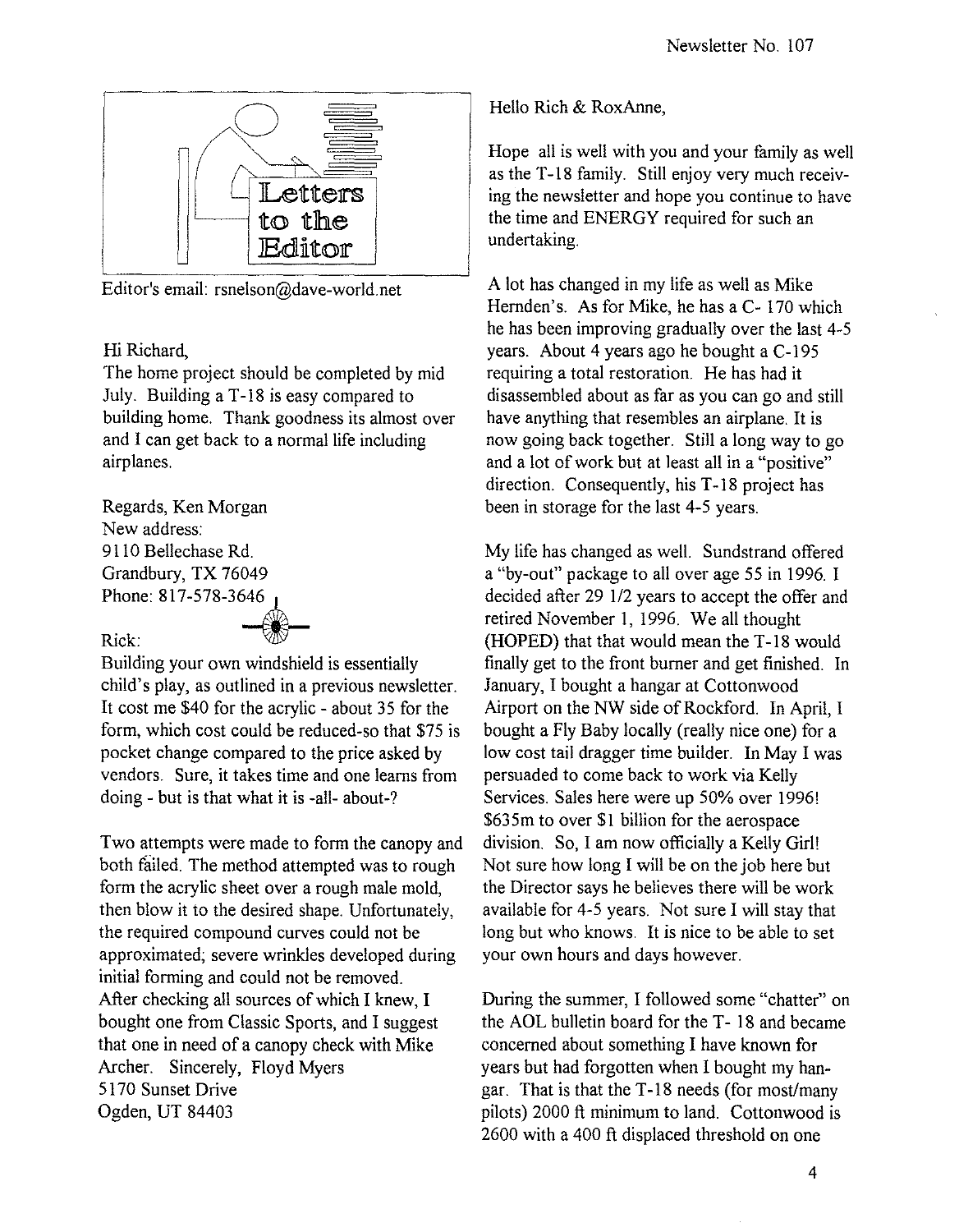end. It seemed that I needed a new airport or a different project. After being emotionally involved as well as physically involved with the T-18 since the 60's, it became a rather depressing summer and OSHKOSH was somewhat of a "bummer" for me. Cottonwood is the home of EAA Chapter 22 and is nearly 100% owned by chapter members, consequently, I wasn't too eager to leave there.

Early September, I got a ride in an RV4 that belongs to a friend here in Rockford. After that, several things happened very quickly. I happened to see a RV4 project for sale on the intenet with an 815 area code. Turns out it was only about 20 miles west of Rockford, was the second ship being built by an American Airlines Captain and was for sale due to lack of time since he bought a small farm for his family to live on. Just moved there. He has a lot of work to do to the house, like a complete rebuild! The following week end was the flyin at Whiteside airport so I went to the RV forum. To make a very long story short, I now have a RV4 airframe that is 90% complete. Have to install the canopy, instruments, engine and cowl. I had an inquiry about my T-18 project but it isn't for sale.

Current thought is that it will be my "retirementretirement" project. I have a terrific shop, heated and well lighted in my hangar (hangar 42x42) so have a good place to build. Not as handy as the garage but nice to have both vehicles inside in the winter again. Also, with 4 or 5 projects being built or restored, there is a lot of activity there for encouragement. By the time it is completed I should have a lot more taildragger time and may feel competent to operate the T-18 from there also or will have to hangar it else where.

While I'm still at what was to be a short note transmitting a couple of checks, I would like to express my concern about the T-18 and OSH-KOSH. I would like to see the T-18 continue to be popular with additional builders. With the forum "off-site" I wonder how many "wannabees" are getting the T-18 message.

Unless they come there and seek out the T-18, they would never learn anything about it. I know I haven't been to a forum since it left the field due to the time commitment to get there and back. I realize that it wasn't your wishes to move off the field either. Just wonder what others are thinking and whether or not it is hurting the future of the T-18.

Well, I've taken enough of your time with this. Would enjoy seeing you and RoxAnne again. Haven't been to KY LAKE for several years now. The last time I did, you folks didn't make it. By the way, we have a great fly-in breakfast the first Sunday in May, every year at Greater Rockford Airport. That would be a nice T-18 flight on a nice Sunday morning. HAPPY FLY-ING, SAFELY Wally Hunt 1658 Plaza Drive, Rockford, IL 61108 Phone: 815/332-4708

*Editors Note: It was great to hear from you, and what's happening in the Rockford area. We have missed seeing you at the T-IB events. I do agree with you that the "T-IB/S-IB" is not getting proper exposure at Oshkosh. With that said, 1 must tell you that you are missing the best barginlunch at Oshkosh, plus a forum that can last most of the afternoon* if *one cares to sit in the big tent, drink free soda, and talk. Besides, Wally it ain't that far to the nature center. Looks like* if *the field keeps expanding west it will be at the doorstep to the nature center soon. As you know we had been pushed into late afternoon- evenings times for our forum, which most thought was really stupid That's why we went to the Nature Center. Plus the fact that it's a better place* 1 *We missed the ball this year because I failed to get anything in the program about the forum. That's my fault and we can change that next year. What's really missing at Oshkosh* is *someone to bite the expensive bullet and have a T-IB/S-18 display. Until that happens the T-IB/*  S-18 *will remain a well kept secret. (Best flying home built in the world) Just ask and we will tell you! Hope to see you at Kentucky Dam in October, Rich Snelson*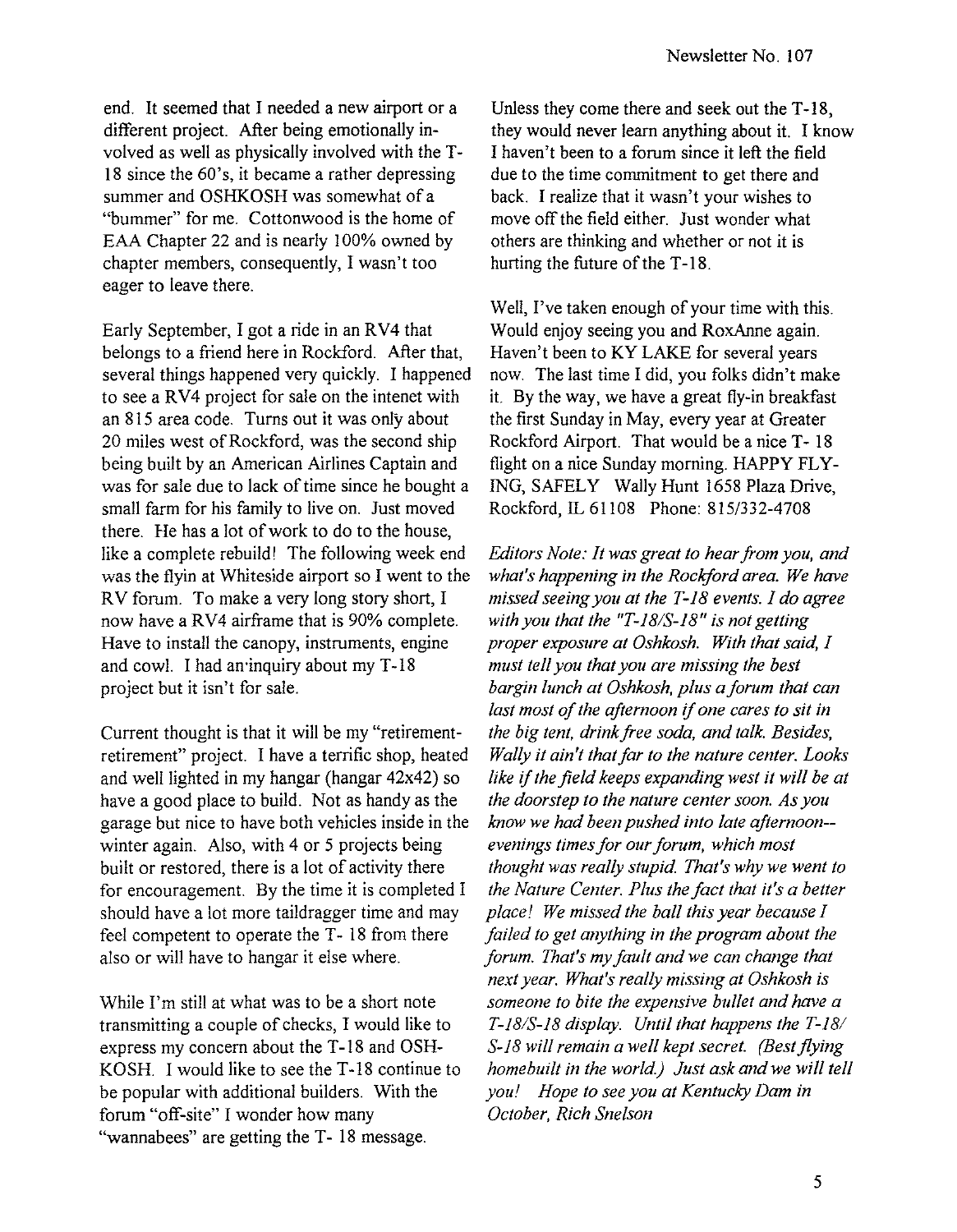#### Dear Richard,

Sorry to read you sold your T-18. When I first heard this I was quite surprised and figured you would no longer edit the T -18 Newsletter. So I thought if you didn't do it I would no longer pay my dues. My biggest benefit is to read the letters sent in. Hovever after reading the last issue and noting I'm behind I'm enclosing my check for at least another year.

I try to get my Cessna up at least once a week. Going to miss your flyovers. Ernest Thorp

*Editors note: Thanks for the comments Ernest. I plan to stick with the T-18 Mutual Aid Society. Lots of good T-l8s and T-18 projects out there so you never know what might end up in my shop.* 

*Ernest lives about* 3 *miles north east of Clinton Illinois and a great grass airport with east/west and north/south strips. Lots of flying history behind this gentleman going back to getting shot down in WWlI. This year he was Illinois'flying farmer of the year. Great family, fine man! With a name like Thorp, how could he miss. Rich Snelson. •* 

#### Hi Rich,

Enclosed is some info on my T -18 and a picture. Heart problems is the only reason I'm selling. Mary and I had a lot more trips planned.

I just can not imagine going by car!! The Thorp sure went places in a hurry.

Thanks for carrying on with the newsletters, they are great! Truly yours, Dick Amsden *Editors Note: Sorry you are having to sell your beautiful Thorp. Details later in this newsletter. Rich Snelson* 



Dear Richard,

Leave this AM for a month in the deep interior of Venezuela so won't make it to Coles Co. T-18 Thorp Fly-In.. Was planning to but this opportunity came up. I might go to Oshkosh but over the years have determined that the small T-18 fly-ins are a lot more fun that Oshkosh. Will be sure to make Placerville, Ky Dam other local ones though. T-18, 9008Z is running fine-as usual! Thanks for the N.L. Steve Hawley.



Dear Rich,

Enclosed is my check for this year's dues. I am embarrassed about my tardiness. The least that I could do is to get in on time or early as a way of thanking you for the excellent job that you are doing. Our business is coming along slowly but, it does cause me to work long hours and sucks up all of the money. We have recently signed an agreement with another company to market our products world wide. This is very exciting as we should see an increase in sales and I will have more time to design and develop new products. Fortunately, I love, what I am doing and it sure beats working for someone else in spite of the long hours. I am sure you heard about the misfortune that befell John Bridges and his buddy on the, way to Sun n Fun. They were in the other guy's Glassair and they crashed in Louisiana shortly after takeoff from a refuel stop. The loss of both of them is enormous but I would like to tell you how John touched my life. I met John here in the Airpark at a hangar where he was building a Glassair for another buddy of his. John & I started talking back and forth and he was able to "drag' me to an EAA chapter meeting near the Deer Valley airport. After the meeting, we went to John's hangar to look over his Thorp, which was pictured in the newsletter last year. Then John started "pushing" me to have him come to my place and go over my project. We did get together and since John was a Tech Counselor for the chapter, he really went over my T -18. He had a lot of good tips for me and he wrote up the report and submitted it to Oshkosh. Then, he wanted me to visit his hangar so he could show me how to glass things in and to go fly with him. Unfortunately that did not happen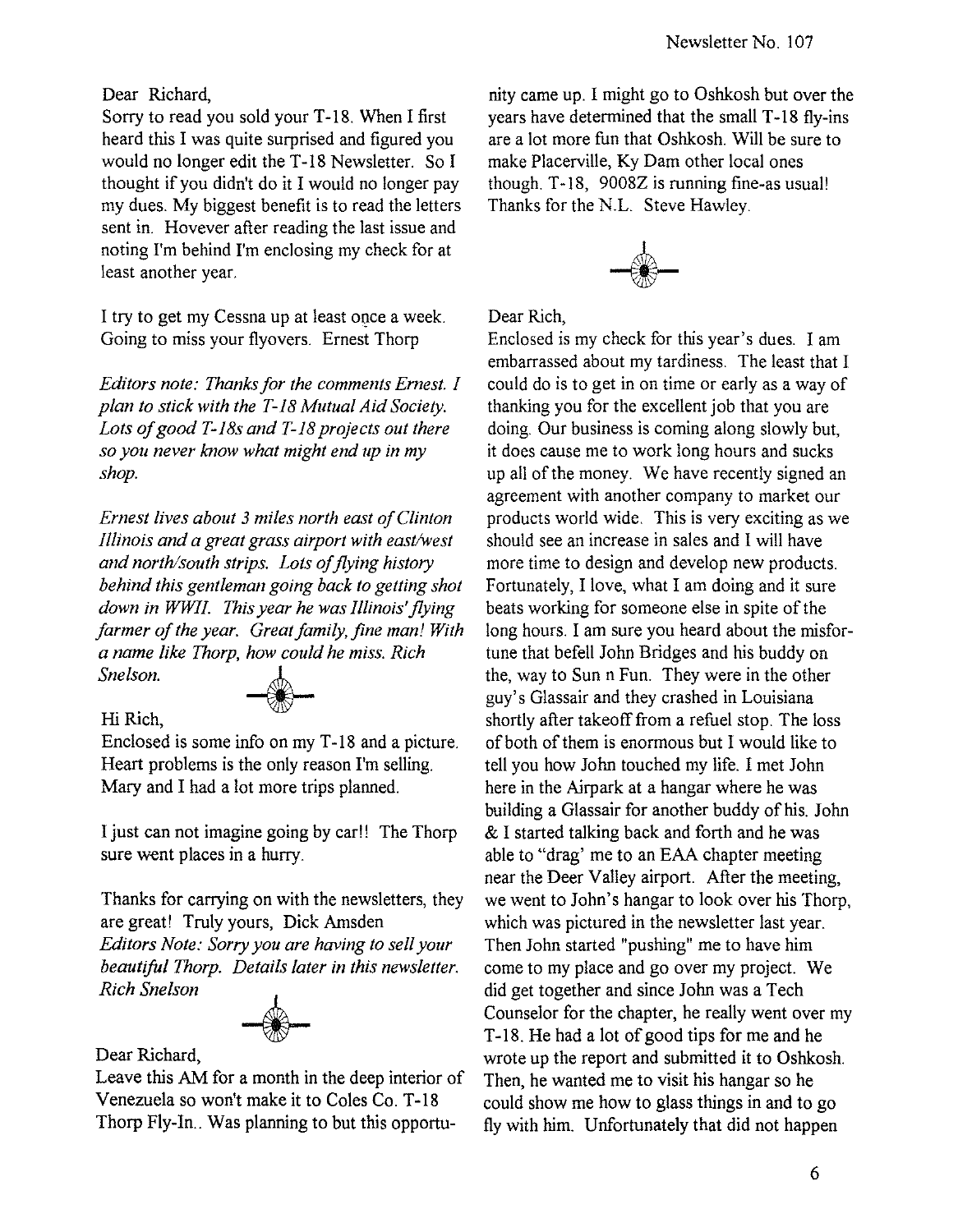and I was shocked when I heard the bad news. We had a memorial service for the two of them at the hangar where he had been building the Glassair. We all will miss both of them and I will miss John and will remember his willingness to help anyone that he felt that he could help. You didn't need to ask as he readily volunteered his services. He was truly a typical EAA volunteer who was very skilled at building airplanes. Keep up the good work and I hope that next time we communicate that I will be able to report some, progress on the Thorp.

Sincerely, Don Ruffner

*Editor's Note: I was very sorry and sad to learn*  about the loss of one of our T-18 friends and *builders. Rich* 



Subject: Flaps Fittings Date: Tue, 15 Sep 1995 21:34:15 EDT From: DDouble357@aol.com To: rsnelson@dave-world.net Hi Dick:

I get so frustrated with this dam machine( computer) some times I can't even find my self in it. Hope everything is well with you and your. Some how I stumbled over some T-18 stuff on AOL where there appeared to be a chat board with some of the builders asking some questions. I put in a question but haven't gotten an answer yet; so I thought I would direct it to you. I came across some Flap assembly parts from a friend who had decided not to build another Thorp. The parts all looked new: however, he had drilled some of the assemblies and one of them has a skin already decoed on it but not riveted. The problem that I encountered was that he had reversed the locations of the -4 and -6 fittings on the ribs for the inner and outer flaps ribs.

Before I go on with the plugging and riveting doublers on the ribs and relocating the fitting lAW drawings, I thought I would shoot the question to you in the hope of saving me some extra work. What would happen if I decide to leave them as they are and going ahead with the assembly?

Would the flaps still operate as advertised?

Some time when I have a little more time I will send you a progress report on my project. I've been working 12 hours days and have had time to work on my project. And too the weather around here had been in the 100+ degree for the past two months which Zaps your want to do anything much less out in the garage. Hello to all out there in the Thorp world.

P.S. Will be going to the Southwest regional in Abilene, Tx which is only 150 mi from here. Don Doubleday

*Editor's Note: It has always been my finding that when it comes to Thorp primary controls and*  assemblies we should build them to John Thorp's drawings.

Rich,

I recently purchased a set of plans from Classic Sport Aircraft, SN 241. Is there any listing of names and addresses T-18 and S-18 builders. I live in the Dallas Fort (Texas) Worth Metroplex, and would like to visit as many projects as I could before actually beginning the construction myself. Surely there has to be some in the DFW metroplex.

Also, is there any kind of material takeoff that has been done for the T-18. I plan on scratch building everything. I don't want to order the whole plane at once, but I don't want to piecemeal the orders either. I asked this of Mike Archer of Classic Sport Aircraft, and he did not know of anything. For some other aircraft designs, I have seen tabulations of how much material you needed for a particular sub assembly, or a drawing showing full size sheets of material, and what was supposed to be cut from each.

Does something like this exist, possibly in the newsletter.

Thanks, Robert Mardis

<Robert.Mardis@halliburton.com>

*Editor's Note: See the details in this newsletter as to a Excelfile that will be very helpful. Ron Chernich has it available. I also have it now and can email it to members.*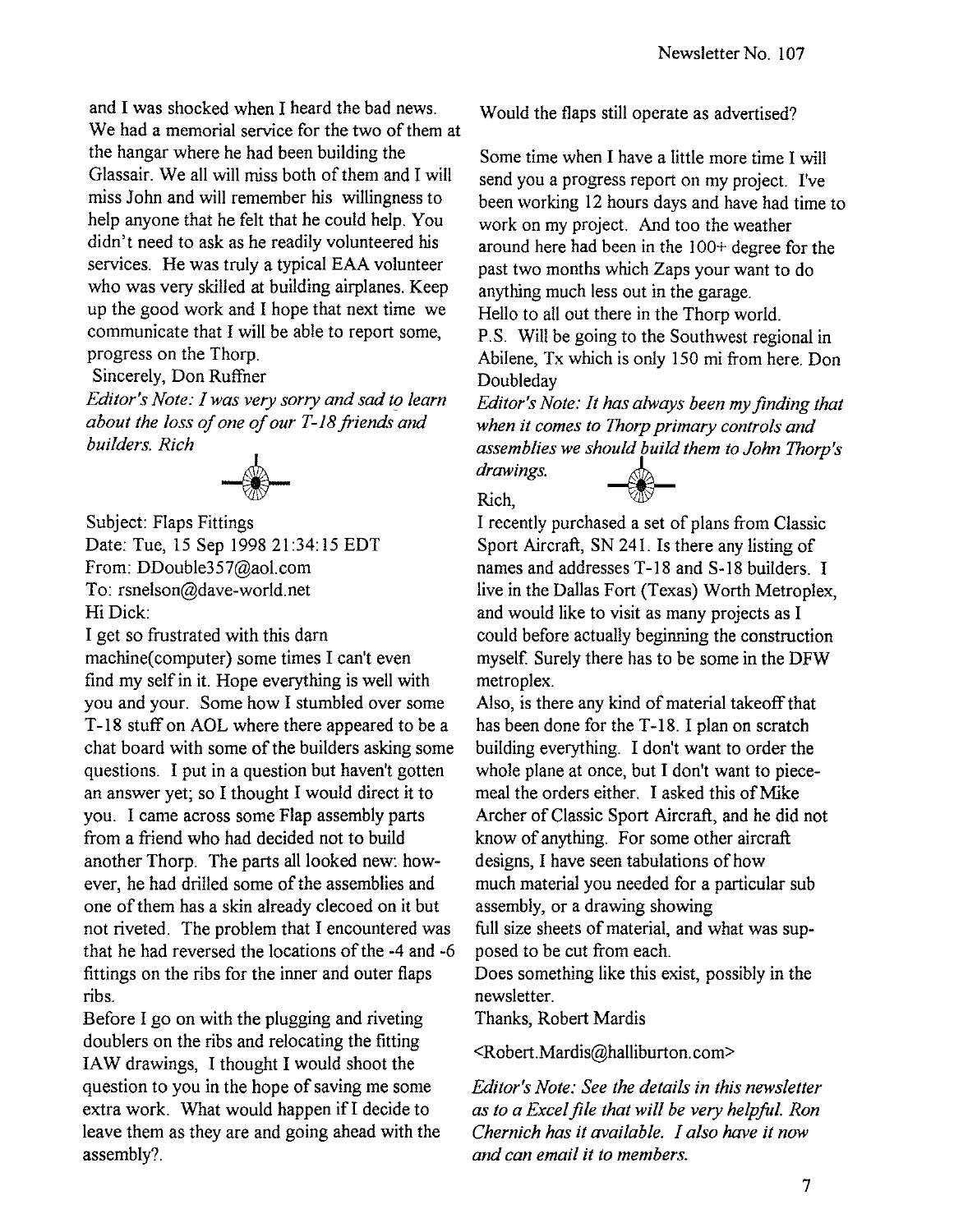#### Hello.

I thought you might be interested to know that my father, Bob Dial, passed away on August 14, 1998 at his home in Bloomfield Township, Michigan. My Dad had been suffering from heart disease for several years. He was 76 years of age. He built 2 T-18's.

The first was built from scratch and flown by my Dad for many years. After he lost his medical, Dad sold his first T-18, and the new owner destroyed the plane and lost his life in an accident.

The second T-18 was bought by my Dad as a partially completed project, which my Dad finished. This plane was subsequently sold and I believe is currently owned by 2 gentlemen near Atlanta. Hi Everyone:

Dad served in the Air Force in North Africa and China during WWII and received an honorable discharge at the rank of Major. He retired from General Motors Corporation as a corporate pilot in 1978 flying G-2's.

Please acknowledge your receipt of this email.

Thanks Kenneth M. Dial Geisinger & Dial, P.L.C. 201 W. Big Beaver Road Suite 1120 Troy, MI 48084 Voice 248-524-0202 Voice Mail 248-524-6164 X 3009 FAX 248-524-0231 kendial@dialcpa.com *Editor's Note: Many of the T-18 folks are familiar with your dad's name. Bob Dial with his participation in the Thorp Mutual Aid Society added a lot to the great T-18's history. He was a fine builder and will be missed I've included a photo 0/ Bob's T-18 at Oshkosh* 98. *It's current owners are Barry Hall and Jud Carter* 



*Bob Dial's Thorp N31BD* 



I just got out of the hospital today the 24th, feel weak as a kitten, but am doing fine. I'm home, under the able supervison of Anny the First. We have already done a bunch of things, prescriptions, groceries, etc. but I'm winding down, and about to call it "atsanuff" for today. I've got two extra belly buttons, a 10 inch scar on my chest, and an eighteen inch scar on the inside of my left leg. I also have numerous black and blue splotches where the nurses missed the vein with their darts. They did four by pass grafts without stopping my heart, a fairly new procedure pioneered by the Dr ( Dr A. Gheissari) that did the operation. I spent two days in the Intensive Care Unit (ICU) after the operation on the 20th, and then two more in the primary care unit (PCU) before getting discharged today the 24th, at noon. Thanks for your thoughts and prayers. Lyle and Anne Trusty

Editor's Note: Glad things went well. You're *back just in time to read the newsletters and the great article you sent on diodes. Not a bad picture on the cover either! Rich*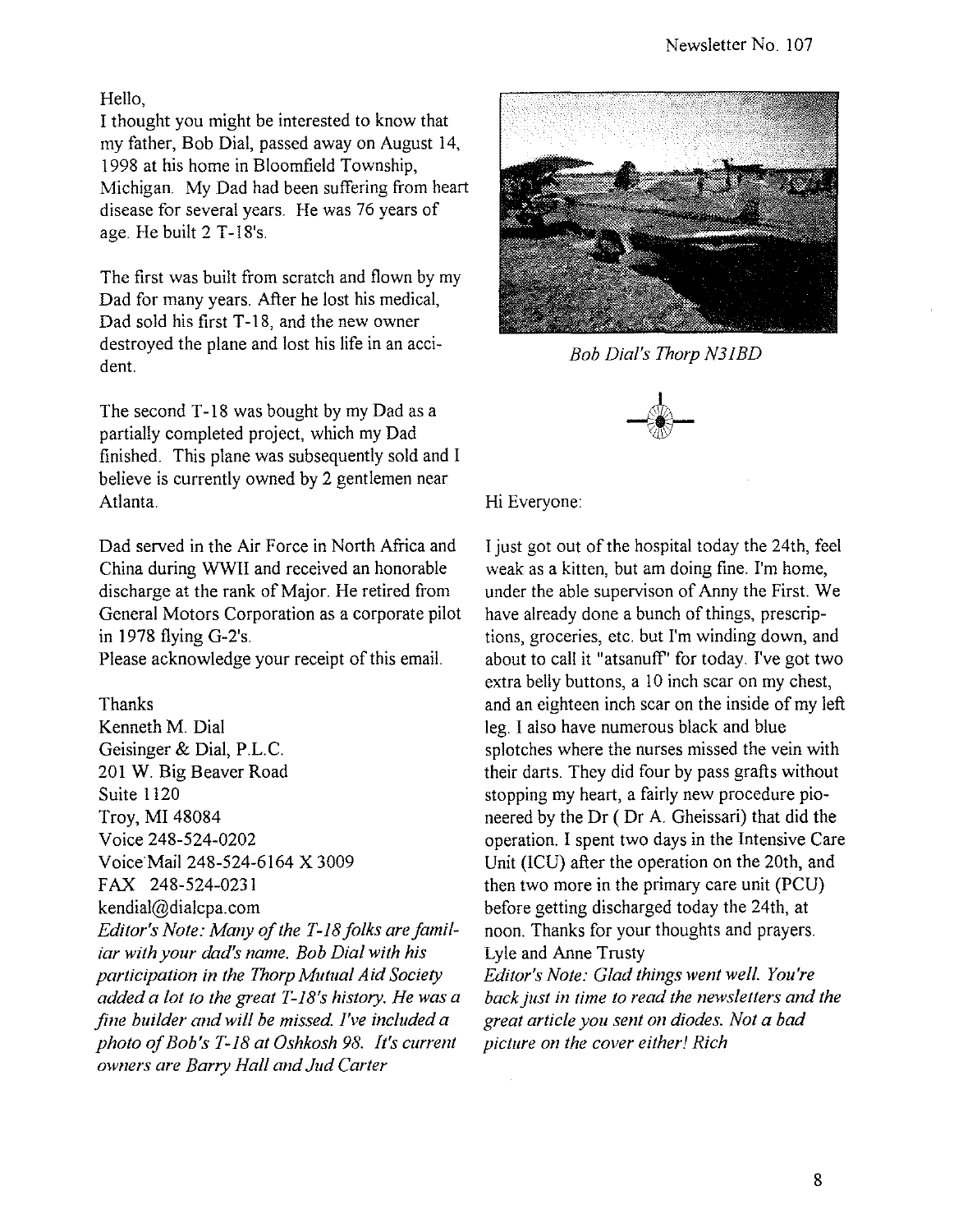From: James "Jim" Borg <James.Borg@gte.net> To: rsnelson <rsnelson@dave-world.net>

#### Hi Rich

I just got on the internet and having lots of fun just crashing around with this new computer. The T-18 is all in pieces right now. The wing is off for inspection and to correct some minor areas that I was never very happy with from the start. All is O.K. with the wing spar which is what I really wanted to inspect most of all.

The engine is disassembled and most of the parts are at the engine shop for inspection. I 'm really happy with the results so far. The crankshaft, case, and cylinders were inspected and found to be within limits. All other parts are also checking out good. Not bad for a engine with 2800 hrs. (0320 E2A 150 h.p.)

As long as the airplane is down I plan on removing the tail group and inspecting that also. I 'm also going to move the pitot from the vertical fin to under the wing. I also think a paint job is in the plans. I 'm really geting tired of polishing aluminum. Jim Borg (N180RG)

*Editor's Note: I have always removed the rudder. and vertical jin each year. It's a good idea to check for cracks through out the area. Also check the steel landing gear attach points for rust and cracks.* --I--



#### Rich,

I need to talk to someone who knows props. I have a 0-320 that has a c/s Hartzell designed for a 0-360 (F76 66 blades) . According to the factory there has never been any vibration testing done on the engine/blade combination that I have. Therefore they say there's no telling what kind of things are going on up there. To buy new blades is prohibitive and used ones are not to be found. I'm trying to find out what risks I may be running and also what kind of testing has been done on all the other non-certified props. Have they had this kind of testing, is it necessary, would I be in the same dark using one of them, etc.

Any help you can give I'd appreciate.

Thanks,

Damon Berry FAMBERl23@aol.com

*Editor's Note: I didn't have the answer for this on so passed it along to Bob Highley and Bill Williams. Anyone care to comment for the next newsletter?* 



Hi Richard,

I'm home again after another wonderful time in your country, especially at Oshkosh. I really appreciated the get together on Friday when I was able to meet so many other T-18ers. As I arranged with you could you please send me the following 4 back numbers of the Newsletter: 82,84,85,88.

Regards, Brian Olney <s.olney@student.murdoch.edu.au>



From: "WARWICK W. LLEWELLYN"

<wllewellyn@compuserve.com>

I am in the process of re-assembling a Thorp T-18 that was built in 1976 by a friend who passed away two years ago. When his health was declining he took the wings off to take the airplane home to do some fix-up work prior to putting the plane on the market. I have a question concerning the wing center section to fuselage attach. The Thorp drawings show an Avdel ball detent pin for the main spar attach. I find no such pin in the assortment of hardware with this plane. Would AN6 bolts with AN365 nuts be suitable?

Do later T-18 plans call for the Avdel pins? Your help would be

appreciated. Warwick Llewellyn,2500 Perdido Drive,Midlothian, VA 23112 email: wllewellyn@compuseve.com phone: (804) 744-1895

*Editor's Note: Most people use bolts instead of the pins. Rich*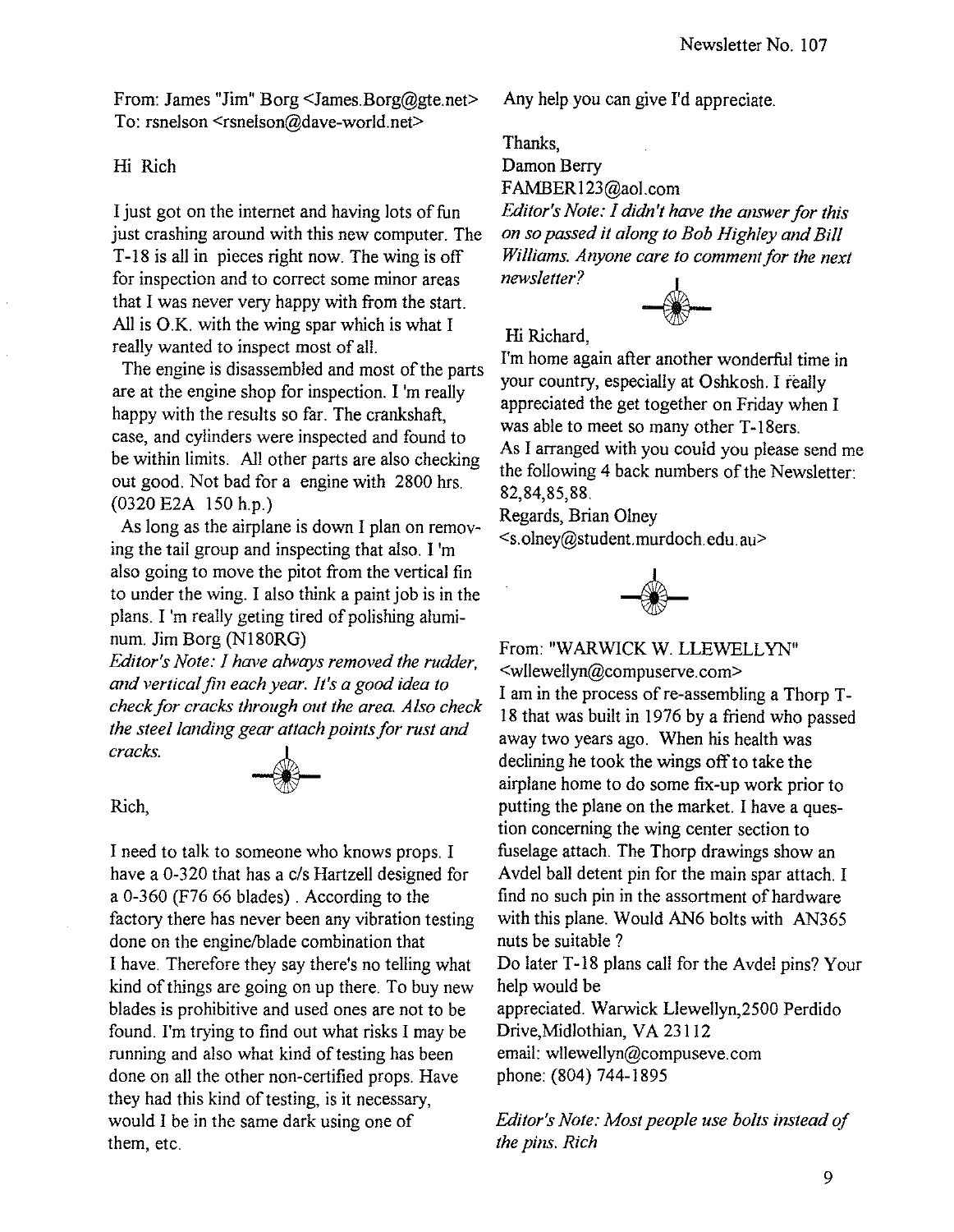#### G'day Rich

All the back newsletter issues arrived and it's been great to catch up on what's been happening in the TI8 world dunng the last 20 years that I've been away. The current group are certainly a great group. Greg Halverson and Brad Chapman saw my name in the last newsletter, noticed I was "local" to them in the Portland area and took the trouble to contact me. Greg took me for a ride in his T18 (with folding wing) which was my first ride in the type. Even though I'd had one a third complete way back, I'd never even sat in one before. Greg was brave (or foolish) enough to let me shoot some landings at Scapoose which I enjoyed immensely. Especially as my last taildrager experience was 30 years ago in a Tiger Moth. Brad had his T -18 down for maintenance when I visited, but we had a great time talking and with the cowl off, he was able to show me a lot about his 0-290 GPU installation. All this is helping to light the building fire under my tail again.

As an observation, the newsletters show the group has evolved from primarily builders to a more of a owners/social structure. Perhaps the efforts of Classic Av and Eckland Engineering to produce full kits wilJ change that back a little - and perhaps I can do a little as well. I've started looking into material sources and costs and alas, the scene is not as good as it was years ago. When I started last time, I was able to order a materials pack containing all extrusions, tube, hardware, odd-size plate and other hard to source items. Not so today. Surprisingly, the newsletters were not able to give me a complete materials list - although there are at least three partial lists that I've found. So I set out to rediscover what other early builders must have found and would like to share it out through the newsletter and yourself to help others who would like to scratch-build. My first surprise was that a sheet  $4x12$  sheet of .025 Alclad that cost less that \$20 in the 1970's now costs more than \$120. That's a lot more than what could be accounted for by inflation. Why is this?

I've gone through the current "Deluxe" plan set, makmg an Excel spreadsheet of every part and hardware item called out, with the exception of engine installation items like prop diving lugs, extensions and carby air box stuff. In the process, I found 3 more extremely minor drawing errors and two possible "missmg" parts. These appear in the drawings, but are never actually dimensioned and given dash numbers - although I'll bet every builder has managed to notice and include them regardless. If anyone would like a copy of the spreadsheet, they can email me, or find someone that can email me and I'll send them an electronic copy. I don't want to get into the

"floppy by snail-mail" business, so emails only please.

However, since my email address will change in the near future, I thought it best to send you a copy so we have a central repository, as It were. Some of the stuff may also serve as newsletter filler material, from time to time.

Regarding the plan anomalies, I've emailed Richard Eckland who will validate my findings and update his plan correction sheet as appropriate.

Here is what I found:

A-650 "Assembly Canopy": two different parts both called out as -12, a Spacer and a Seal. No big deal.

A-740 "Flap Pulley InstalJation Inboard": drawing in the top left misidentifies -1 as -3. Again, this can't cause a problem.

550 "Control System" shows the 556-1 Walking Beam mounting brackets attached to the main spar with the wrong kind of Hi-shears, driven the wrong way around. This error could result in a mainspar that can't be mated with the fuselage - if the builder has not studied the plans carefully enough to know the spar web must be flat in this area. I'm sure this was a "known" plan error 20 years ago, but I can't find a newsletter reference to it.

The two part omissions are very obvious to a builder. Again, I stress that I may have missed where these are called out, but I don't think so:

1. The  $3/4 \times 3/4 \times 1/16$  angle extrusions that run either side of the 526 fitting down the middle of the 604 Firewall (back) are shown, but not actually identified. This could cause a builder to miscalculate the amount of angle stock required to build.

2. There is a Clip mounted to the 580-5 Longerons just aft of the main spar (with Hi-shears) to carry bolts that bear against the rear of the top spar cap. These clips appear to be made of lower main spar cap material, but are not detailed anywhere, nor are the 4 Hi-shears that mount them. I don't think that a  $133$ " length of lower spar cap material would supply enough excess to make these.

2a. The 599 Ref that shows the clips also suggests there are small plates riveted to the rear of the main spar upper cap against which the bolts through the "missing" clips bear. These would probably need to be something harder than 2024 - maybe stainless. I wonder what other builders have done here?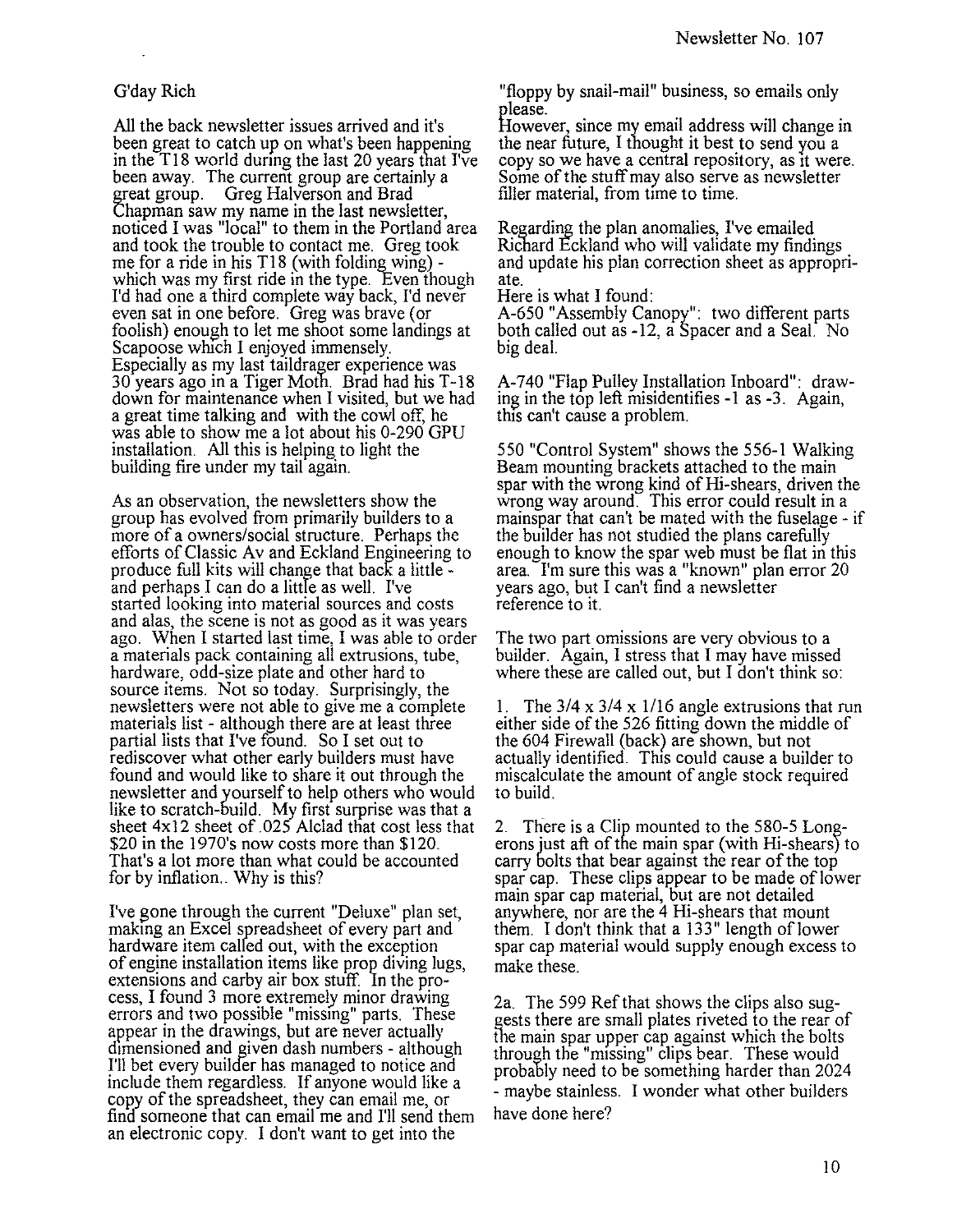So. that's it. I've still not definitely decided to start the project - esrecially as I will soon return to Australia, where "rules Rule" and making a homebuilt requires as much bureaucratic compliance effort (read that how you will) as building effort. Anyone who completes an aircraft there, in my opinion, can justifiably feel a major sense of achievement. If US readers want to see what I mean, review the requirements chizeled in

stone on:

http://www.saaa.com/building/guidance.htm and prepare to be amazed (and thankful for living in a society that encourages individual achievement in general and aviation development in particular). That said, I must point out that an Initiative exists down-under to implement an Experimental category. One can only hope.

A word or two on the spreadsheet. It's in Microsoft Excel, which is quite common. It's in a version compatible with MS Office 95 and uses "workbooks", but does not contain any macros. The sheets are:

\* Drawings - all sheets in the Deluxe set, as recently published in the newsletter. You can do your own sorts by, number, name etc.

\* All Parts - all components and hardware as called out in the drawings, along with the material type, stock, blank size and quantity. This sheet uses "groups", so it looks like the drawing list with little buttons in the left margin. Click on a button to explode out a drawing and see all its parts (due to a quirk, you actually click the button on the next line).

\* Materials - derived from "All Parts" this sheet is used to build a complete "materials required" list by sorting on Type and Stock, then adding up the blank sizes.

\* Hardware - again derived from "All Parts", this lets you total up all identical items from all the drawings.

Another sheet contains hardware prices from Aircraft Spruce. I have a macro that produces prices from this on the hardware list, but this requires more work.

Here's some statistical data: There are 826 different bits of metal to be cut, trimmed and shaped in the airframe of a  $T-18$ . Putting these together will require 1557 different hardware items. This includes long rivets, the ones you will only need a few of, but not short ones which you would buy by the pound. Finally, the list does not contain anything forward of the firewall except the undercarriage - where you can expect to add more parts and hardware.

Cheers for now,

"Ron Chernich" <Ron\_Chernich@clmt.com> *Editor's Note: ] have Ron's Excel and can email it* 10 *anyone wanting* il. *Contact me at: rsnelson@dave-world.net* 



Subject: first flight From: Bob Pernic <pernic@yerkes.uchicago.edu>

#### Richard,

N966RP flew for the first time on July 4th. It flies beyond my expectations which were based on two other T-18s I had flown. It stalls gently at 58 MPH clean. No sudden pitch down or wing drop off, only a gentle shutter at about 60. Ground handling is positive with no tendency to do anything unpredictable. I had an engine roughness that only I could detect while running the engine on the ground with the airplane as a test stand. In the air under power when I tried to lean it out it would back fire. I remembered reading someplace if this occurs that to look for loose or cracked fuel injection lines. When I inspected them I found all four only finger tight where they attach to the fuel distribution spider on top the engine. This also explains a slight gasoline smell and the roughness I mentioned. On the second flight on Sunday morning I made a nice three point landing with out using brakes until I went to turn onto the taxiway way. I did a left brake to make the left tum and then corrected with a right to straighten out. To my amazement both brakes were locked up solid! Mind you it was good upon landing and didn't lock up until applying brakes. First thing I thought of was the parking brake but that seemed to be fine. I examined the brake peddle and that seem peculiar because the master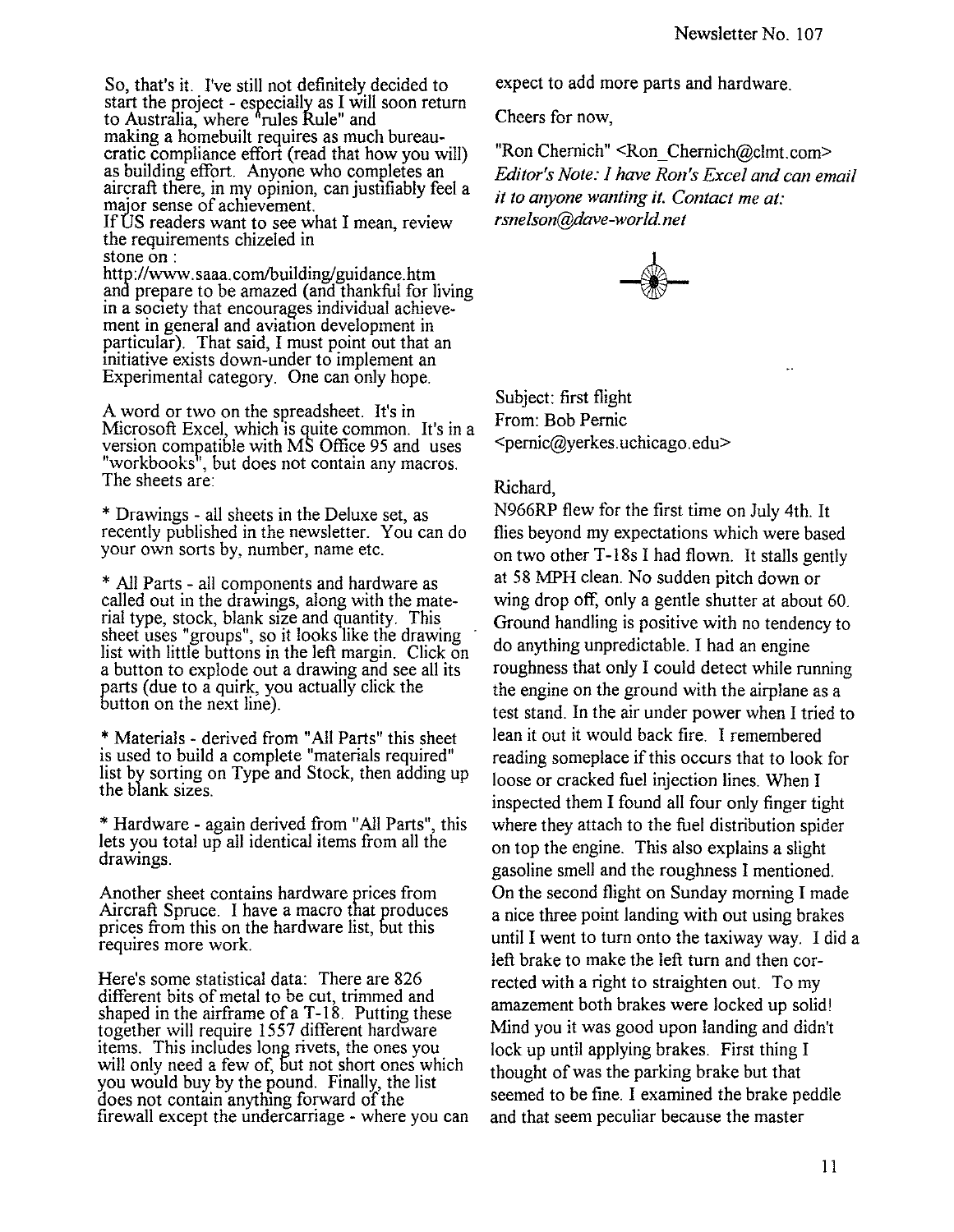cylinder piston rods were tight ( solid) in the up position with out any play ( down travel) in the rod. First thing I did was loosen the vent screw on the top of the cylinder. ( These are the Cleveland cylinders with the built in reservoir) Loosening the vent didn't do anything. Next I loosened the hose connection at the bottom of the cylinder, with the release of a few drops of fluid the brakes released. This eliminated the parking brake as a possible cause and confined the problem to the master cylinders. I can not believe that it happened to both cylinders at the same time, but it did!

I've spent hours now trying to find the cause or to duplicate the problem and can not. I remember in one of the past news letters you saying something like this happened to you, but as I recall it was a problem with the wheel cylinder, which I'm positive this was not. Any

comments? Now that I'm done with the project there is a lot that I can contribute to the newsletter and certainy will do so. Sincerely, Bob Pernic *Editor's Note: We have had a lot of discussion of this in past newsletter, so look there. Also see Walt Giffon's article in this letter. Cleveland has said to always replace the rubber o'rings in any brake set that has been sitting around afew years.* 

More from Bob ........................ ..

#### Subject: a winner!

Richard, it was good seeing and talking to you last Friday at the forum. I offer the following for the next newsletter: My T-18 won EAA award for outstanding workmanship in the Plans Built category. I guess this means it won best plans built airplane award. I was notified by receiving a rather heavy plaque last night when returned from a business trip. It is my understanding that these awards were presented on Monday evening in the theater in the woods, but I didn't know about any of this because I had to leave around noon on Sunday for the trip I just mentioned. At that time I did know that nine judges had judged

the plane so figured that something might be up. I will contribute a story to the next newsletter about the 20 year project, but could use a few words from you as to how long and what you think it should cover in order to make it interesting. Sincerely, Bob Pernic

Bob Pernic <pernic@yerkes.uchicago.edu> *Editor's Note: Congratulations Bob. We are looking forward to an article on the project for the next newsletter.* J *thought* J *had a picture of your airplane from Oshkosh* 98, *but Dick Ecklund who took the pictures missed your plane. He did get the other Pernic Thorp, but must have thought he was seeing double.* J *think your plane was just behind his. Right? Rich* 



From: Robert Mardis <Robert.Mardis@halliburton.com> Mr. Snelson

I am fixing to buy a set of Sunderland S-18 plans, and wonder if you could give me a little information. Let me explain my situation.

I was introduced to the Sunderland S-18 last year at Copperstate, and liked it. It was a tough choice, but I chose to build a new design called a Vision, a 2 place side by side compsite aircraft with similar dimensions to the S-18.<br>Having just barely gotten started on it, I have Having just barely gotten started on it, I have<br>discovered that I am allergic to the epoxy that is used in the construction. I have sought the advice of many, including folks at Oshkosh this year, and after weighing all of the advice, have decided that the best thing for me to do is stop building this airplane. Therefore, I am trying to divest myself of

construciton manuals, building materials etc., which brings me to my question.

I would like to know what the dimensions (overall width and height) of the firewall is. I have aquired a piece of stainless steel for my Vision firewall, and am trying to determine if it is big enough to become a firewall for the S-18, or whether I should sell it along with the other stuff. I would appreciate any guidence you might be able to give me. Thanks, Robert Mardis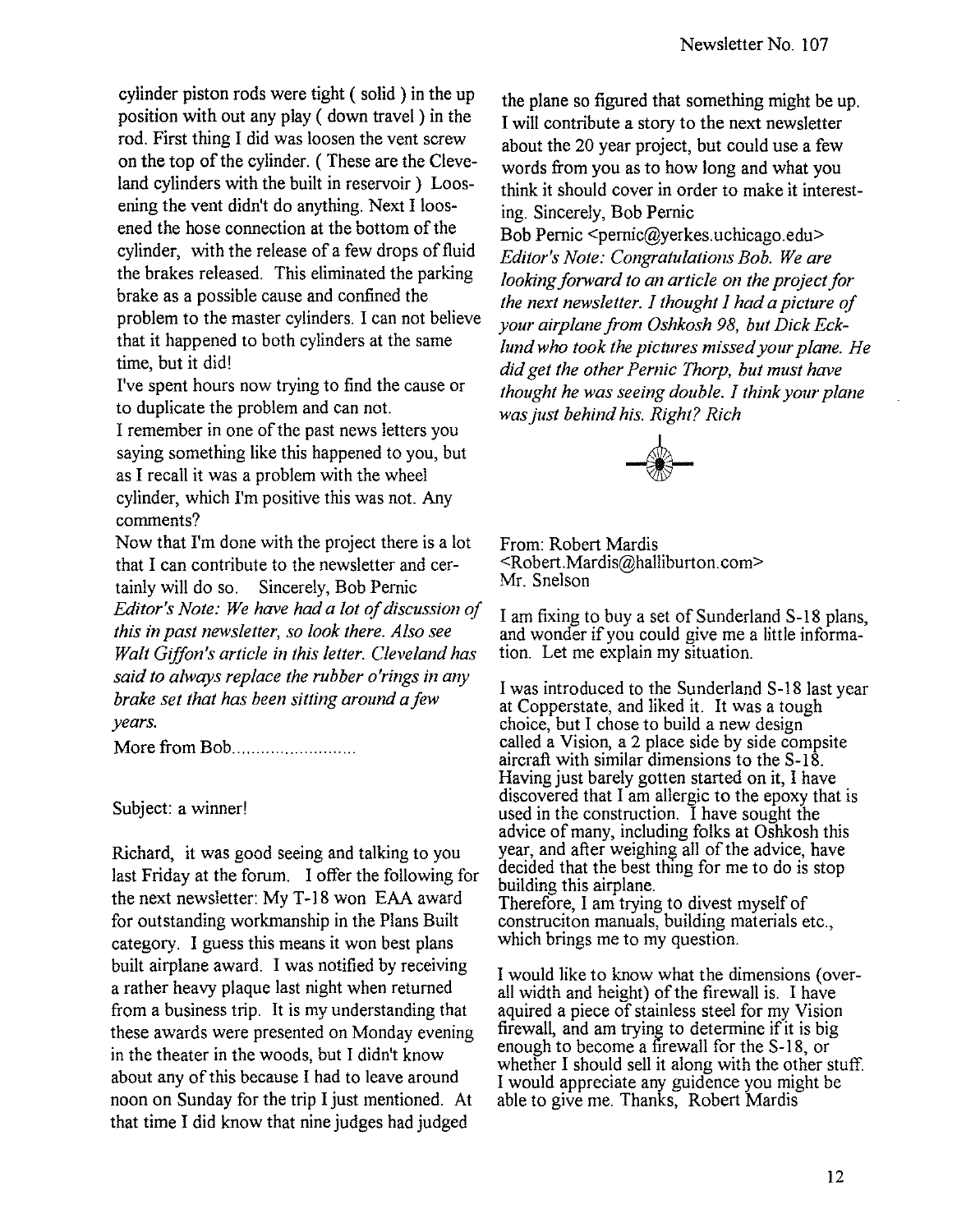#### Eltctricu1 *Wips*  By: Lyle Trusty, N851LT



The high tech electronic equipment in your airplane, in many cases, cost you as much as your engine. The last thing you want to do is inadvertently damage it by turning on the master switch or actuating the starter with your prized electronics, radios, and navigation equipment turned on. One of the first fixes implemented to avoid this problem was the practice of installing a radio master switch, however, with the introduction of all this new, miniature electronic equipment you need more than that. There's a way to overcome this problem. It's cheap and it's good insurance.

Here's what happens when the starter switch is released, or the master switch is turned off. The energizing coil of the solenoid creates a reverse current flow due to the collapsing field of magnetism. This current can have a very high negative voltage, as much as minus 400 volts, that will be opposite the normal polarity of

the system. If your electronic equipment is in the "on" position, this spike can burn out components of your system that are not protected. The diodes "short" this spike out, saving your valuable gear.

#### CAUTION

If you don't have diodes in your system you should have all your electronic equipment turned off before you tum the master switch on or off, and while you start the engine. This also goes for electronic instruments and displays that have circuit boards and microprocessors in them.

Ref. Fig. **1:** You can get IN5408, or IN4007 (or equivalent) diodes that are rated at 1,000 Volts and up to 3 Amps, at most any computer electronics store. They look like a resistor with a. lead coming out each end. They have a colored band painted around one end. That is the Cathode end, which indicates the physical orientation of the diode required for it to perform its function

A diode is essentially an electrical check valve, passing current of a particular polarity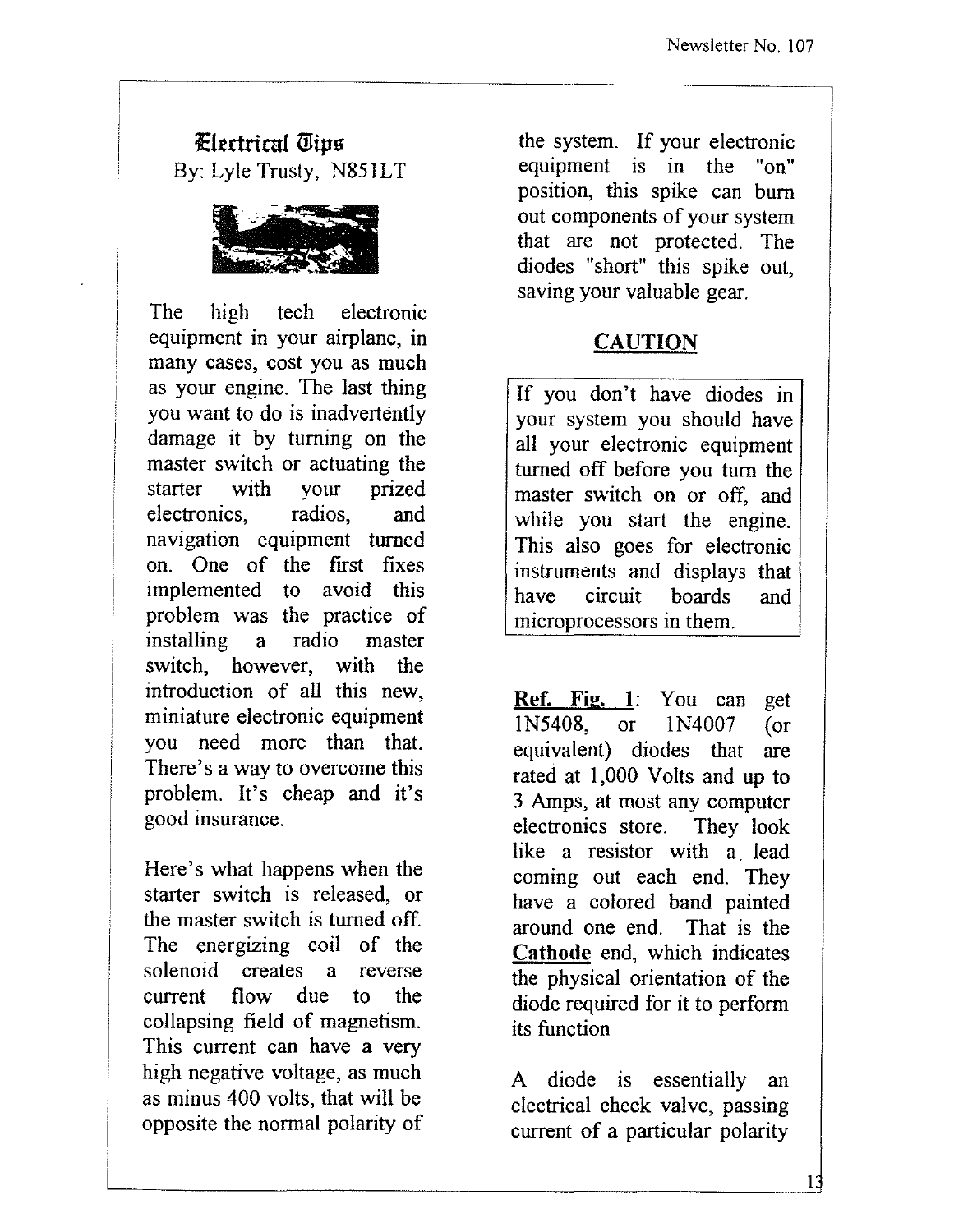freely in one direction while acting as a high resistance in the other direction. Installing one of these diodes across each your master and starter solenoid will protect your electronics.

Ref. Fig. 2: The commonly used Cessna type master solenoid, rated for continuous duty, has three terminals on it, two large and one small. The large terminal marked "BAT" connects to the lead from the positive battery post. The other large terminal connects to the lead that goes to the terminal on the starter relay. The small terminal connects to the master switch. When the master switch is turned on it completes a ground circuit to the relay coil, Connect the diode between the "BAT" terminal and the small terminal, with the cathode end of the diode connected to the "BAT" terminal.

Ref. Fig. 3: The Starter Relay, rated for intermittent duty only, is wired in a similar fashion if it has three lugs. The large lead from the master relay connects to the "BAT" lead on the starter relay and the other large terminal connects to the starter. The small terminal is connected to the

start switch, which provides a ground to energize the relay. The diode should be<br>connected between the **connected** between<br>"BAT" terminal and terminal and the small terminal, with the cathode end connected to the "BAT" terminal.

Ref. Fig. 4 If you have relays, such as Cutler Hammer's, that have two large and two small terminals, an external lead from the battery terminal to the nearest small terminal will be required. Then, connecting another lead to the other small terminal, and through a switch to ground will enable you to energize the relay.

In this case, connect the diode between the two small terminals with the cathode end on the "BAT" side.

The reason you only have three posts on the newer solenoids is that one side of the energizing coil is connected internally to the battery post. When you hit the switch, all you are doing is grounding the other side of the solenoid, causing it to activate. Some builders, with master relays that have four posts, prefer to hook up their solenoids so they are supplying power to the solenoid when they throw the switch. However, this requires that the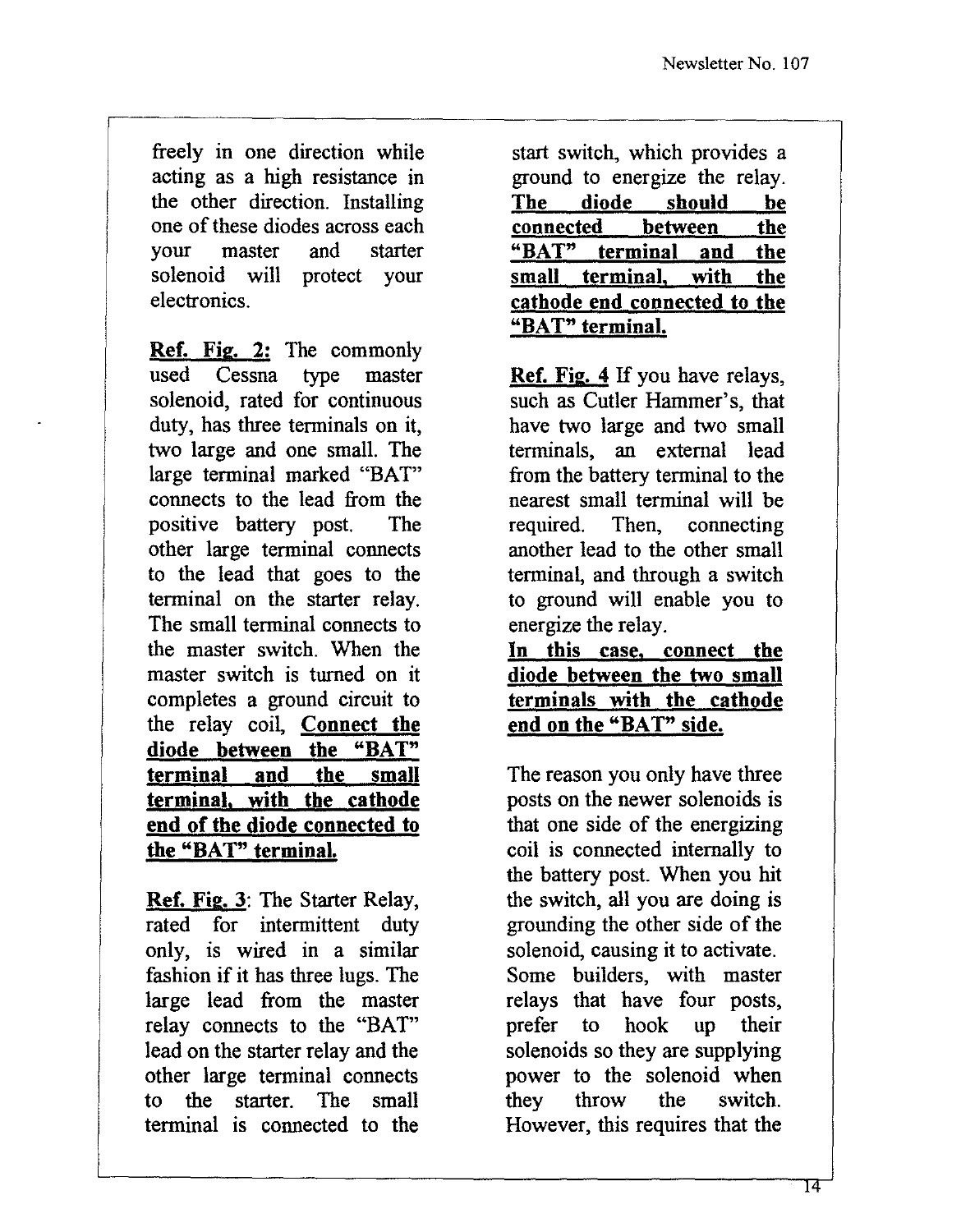circuit be protected with a circuit breaker, and the circuit is not "fail-safe". A short to ground will pop the circuit breaker and open the relay. I prefer the other method, because if you get a short to ground in your switch wire, it doesn't short anything out and get hot. All it does is continue to activate the solenoid. You don't have a circuit breaker in the circuit that can fail, and you won't know the wire is grounding until you go to shut off the master switch. I'll take that any day, compared to sudden loss of all electrical power while airborne.

If you hook the diodes up backwards, all that happens is that they will get hot and bum out, almost instantly. Just go buy new ones, put them in the right way, and you won't have any more problems.



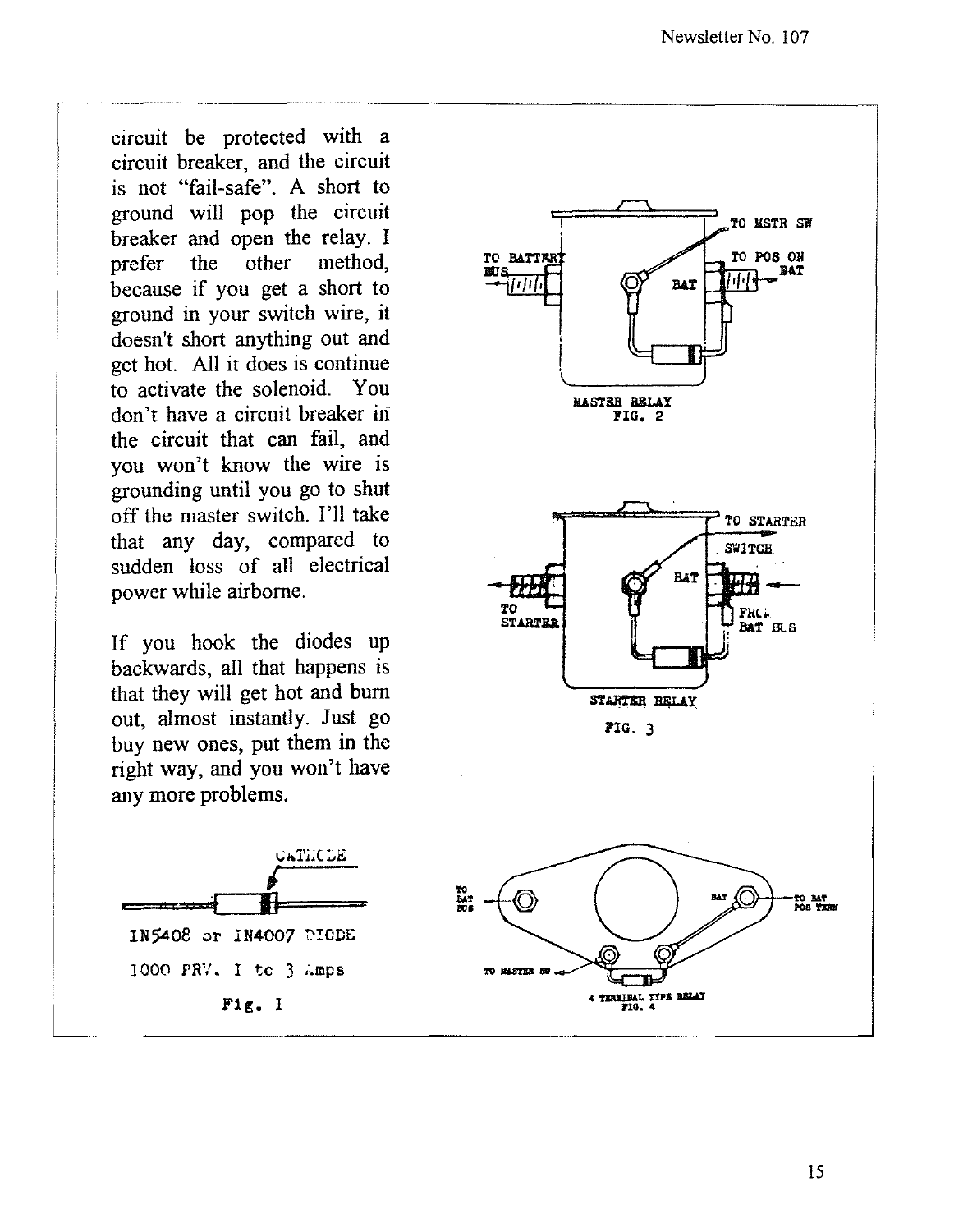## **SCOTT MASTER CYLINDER PROBLEM**

#### T-18 MUTUAL AID SOCIETY

I have some information which may be of interest to those of you who have experienced brake lockup on your birds.

I have read several reports of brake lock-up usually attributed to the guide pins on Cleveland brakes. I believed that to be true until our recent (second) such incident on our T-18. After the first failure I installed long guide pins, swore to keep them clean, etc. all to no avail. The second failure (some 200 hour later) lead to complete disassembly and testing of the Scott master cylinder for the offending wheel. What finally came to light was an intermittent movement of the small nylon (or teflon?) bushing located in the cup at the base of the actuating rod. Apparently that bushing is pressed into the cup but ifit loosens enough to slip up on the shaft it blocks the pressure relief hole at the base of the cylinder and prevents return of fluid from the wheel cylinder to master cylinder. When that occurs the brakes remain in a locked configuration until pressure is released by opening the line or moving the pressure plate by disassembling the wheel hardware. The insidious part of this process is that the nylon bushing may return to its proper place in the cup and not cause problem for many more braking cycles. My cure was to put the bushing back in the cup and center punch the edges of the cup enough to (hopefully) retain the troublesome part.

I would be interested in feedback from others who have experience locked brakes, particularly to know if they have installed Scot master cylinders of the same design as mine. Walt Giffin T-18 N78WG *Thanksfor the tip, Walt. Rich Snelson* 



*Here she isfolks, the* 1998 *John Thorp Trophy winner at Sun-n-Fun. Built andjlown by Bill Williams of Lakeland, Florida*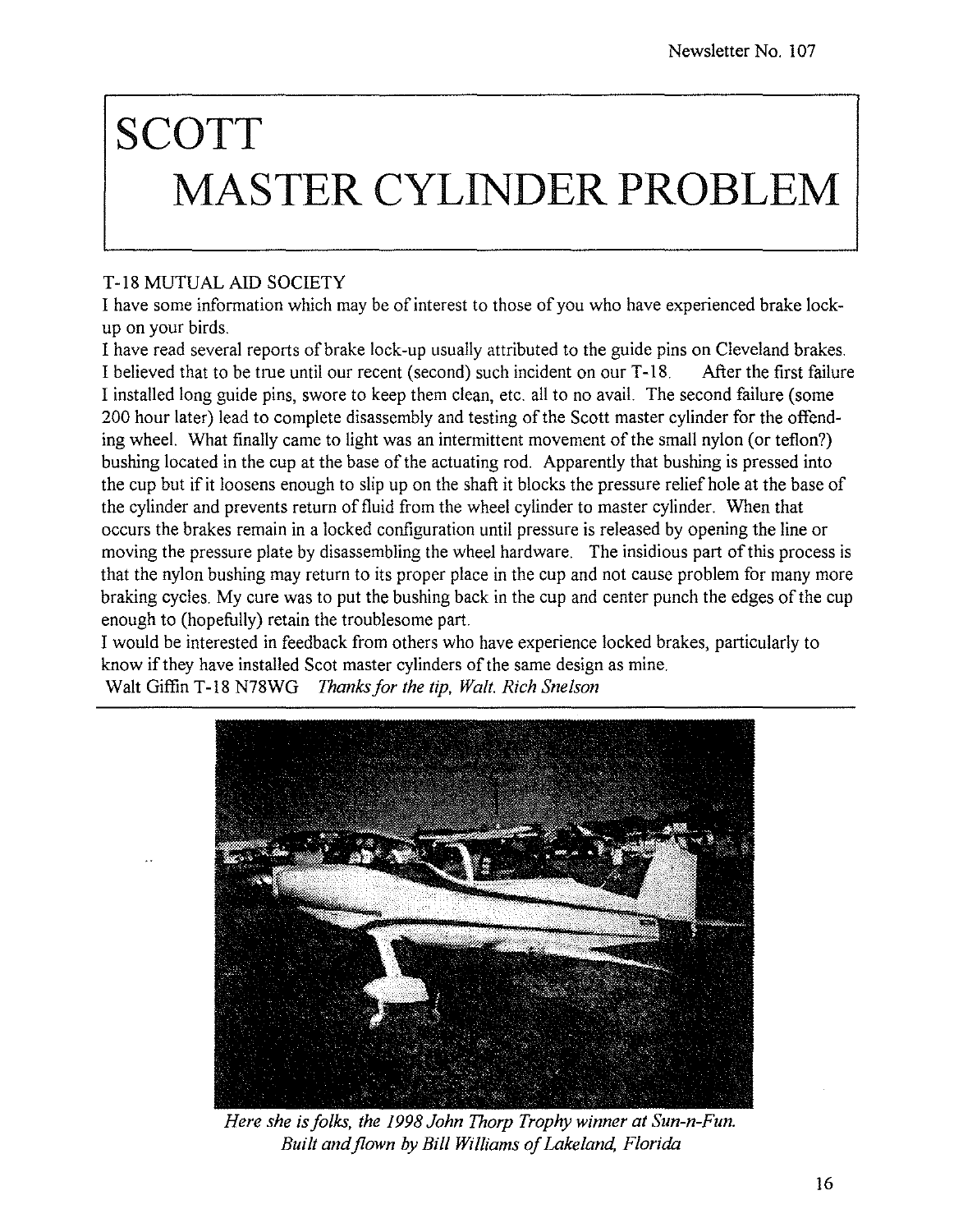**FOR SALE:** 1984 T-18 650 Hrs on AlC &

Engine, 0-320 A2B, Culver Prop. Nav, Strobes, Landing & Panel lights. Cleveland toe brakes & Johnson bar. Scott 2000 T/W. Easy Access APU. FGP, KX155, glide slope, 3 lite M/B, KX 78 Xpdr, \$29,500 Contact Bill Mitchell, 526 Leona Dr. Denver, GO 80221 (303) 427- 4025

Subject: G.P.U.parts and T-18 material Date: Sun, 30 Aug 1998 13:06:29 EDT From: JKerr56051@aol.com To: rsnelson@dave-world.net Dear Richard:

I have almost three Lycoming G.P. U. 's that are for sale. There is no paperwork on them and no known history. I am putting one together for my third Thorp project. Two cranks are standard, one cam is an approved part number. I have no oil pans. I have plenty of con. rods and pistons. One engine is assembled. I have spar caps. I need a canopy.

Please run in newsletter; \$375.00 for the assembled engine. \$200 ea. for the cranks.\$IOO ea. for cylinders. \$25.00ea for con.rods.\$20ea.for pistons. Buyer pay shipping. Thanks; John Kerr 2441 Pence DR, EI Cajon, CA 92019 Thanks,J.L.K.

For Sale: T-18 project -- fuselage on main gear and Scott tailwheel. Many subassemblies completed. Most parts and materials to finish, including preformed ribs, wing skins, bubble canopy, canopy frame, gas tank, Dynafocal mount, etc. Plans and all T -18 newsletters. Plus some metal-working tools. \$5,000, firm. Eugene, OR. (541) 687-8473.

From: Peter Wegerich <wegericp@cadvision.com> For Sale S18 (kit?) I have almost all the parts for an S-18. Firewall back. The only parts completed are some control surfaces and I wing spar. I am asking \$7,500 US. Complete with windshield and canopy, landing gear, wheels, tires, brakes, fuel tank, control stick assembly (inc. **all** push rods and offset sticks and rudder pedals and cables, Flap assembly and trim assembly), plans and all issues of the newsletters. I am located in Airdrie Alberta Canada (just outside of Calgary). Peter Wegerich 403948-5704 or 403680-7300 wegericp@cadvision.com

For Sale: Thorp T-18 TTAF 980, TTE 1240 LYC 0320E2G 150HP. 1983 *SIN* 1268 IMRON Paint.

165 MPH (143k) @ 2400 rpm. Terra Radio *wi*  GS & intercom.. Terra Transponder, Fly Buddy Loran Price is \$29K Dick Amsden 810-463- 6273

*Editor's Note: Sorry about the medical problem Dick. We will miss seeing you at the Thorp events. (Nice Thorp Folks, jump on this one) Rich Snelson*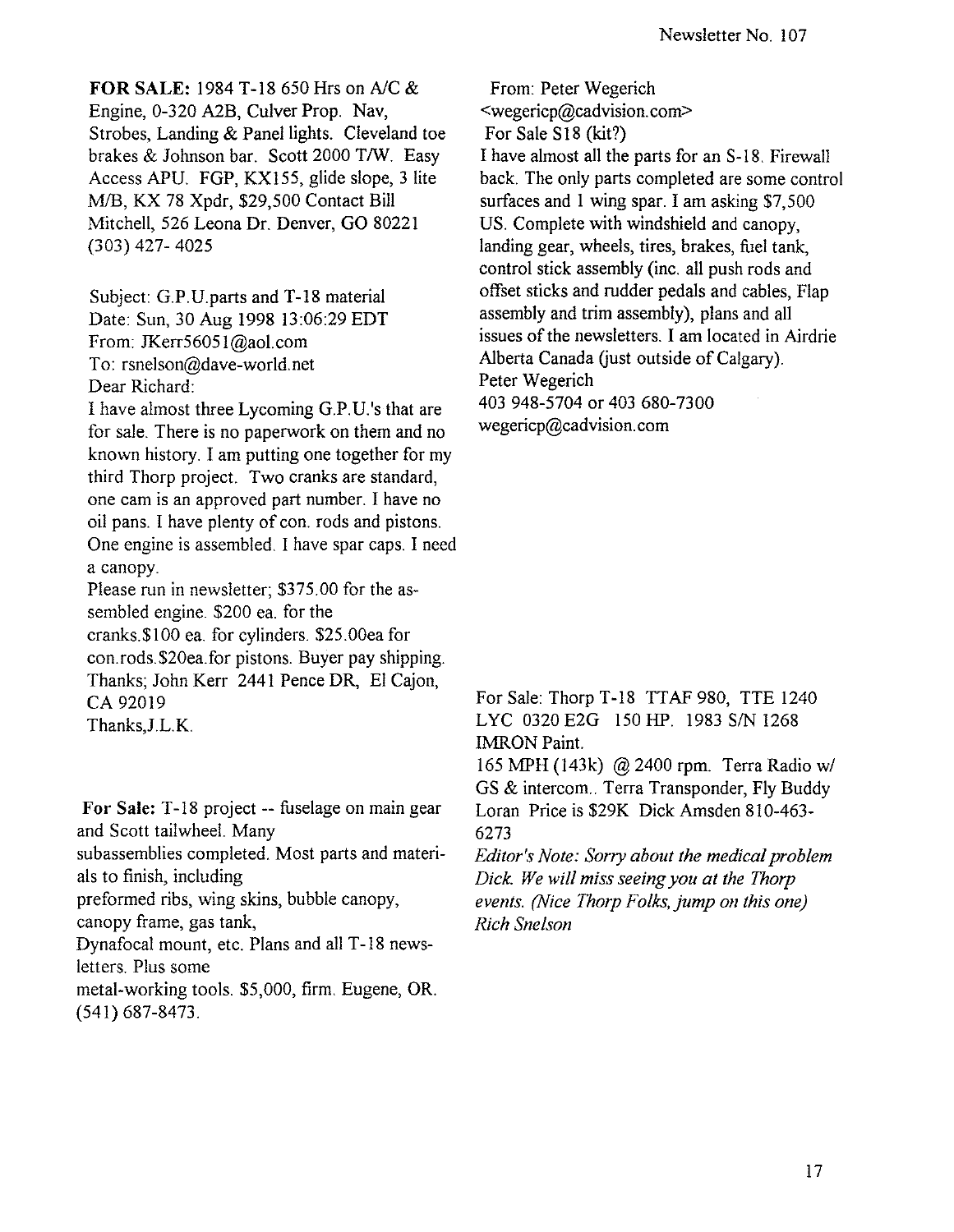

*Here's Richard Ecklund's N181RE. Note the metal cowling and the metal wheel pants "John Thorp Style" Nice work Dick.* 



Our forum/lunch get together was on Friday at the nature center as it has been for the last three years or so. Bill Williams had the chef honors and cooked Brats for around seventy-five people. I would like to thank the following persons, who had a hand in the forum/lunch preparation, Bill Williams, Bob and Susan Highley, Ben and Teresa Scola, Margie Conwell, Cornelia Aldridge, Lee Skillman, Richard and Roxanne Snelson, and myself. The meal was great, the camaraderie was excellent, and the forum interesting.

Several individuals spoke on brake lock-ups and how they have addressed the problem. *(See Walt Giffin's article in this newsletter).* The Thorp "G" loading was discussed with reference to the over G event that occurred and was shared with us by the owner in the last newsletter

The upcoming fly-in at Placerville and Kentucky Dam were mentioned and plans for next year's Thorp events were discussed. It was voted to

have a get-together in Colorado. Walt Giffin will be helping to put this together. The airport would be Fremont County (1V6) which is near Canyon City, Colorado. This could be a Fall Flyin if the folks don't hold the Placerville Fly-In again next September. We will continue to hold the Kentucky Dam event since we don't want to loose our Fall slot there.

We discussed the task of somehow trying to get a list of all the T-18's worldwide. This is made difficult because many of the *T-18s/S-18s* in the FAA's list are under different names instead of Thorp.

The topic of a Thorp Oshkosh dinner was raised and the difficulty of finding a suitable location. Rich Snelson and Bob Pennc have been working on this but came across contractual requirement with the restaurant that would require advance paid reservations. The dinner idea would be nice and is still in the back of our minds as something we would like to do. A vote at the forum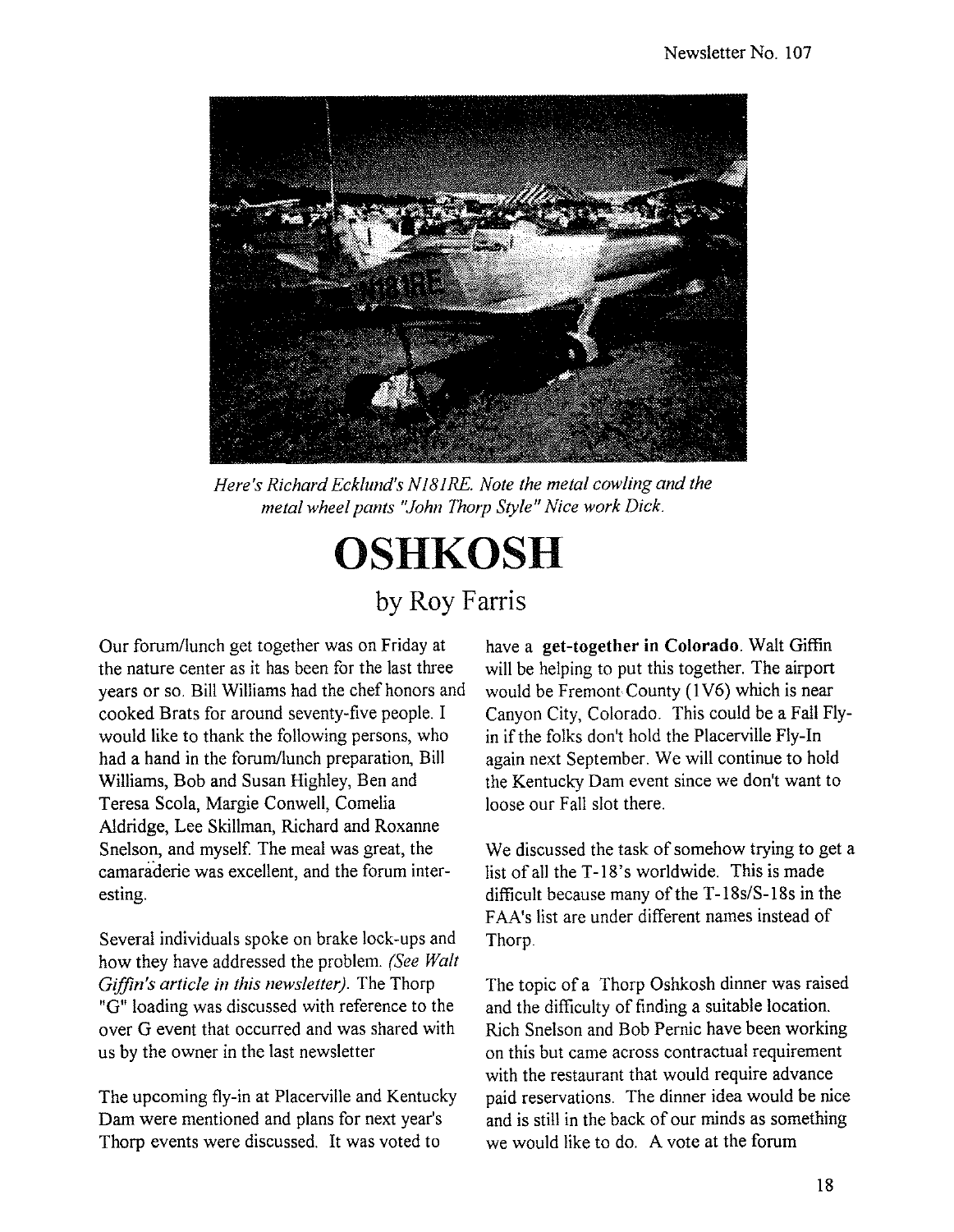showed that the majority of those present liked the forum/lunch combination better than the dinner.

There were several T-18's at Oshkosh this year, but it was hard to tell by looking. The EAA is hampering any attempt to park aircraft by type. Thorps were strung out all over the place with only about fifteen or so in one centralized'area: We were not the only group to suffer such parking problems. I think about everyone except the warbirds and the RV's suffered the same wrath. It was decided at the forum that if we wanted to park together as a group next year, someone would have to stake off a parking area and guard it, although no one volunteered to take the job. I think we should consider this plan and decide how to implement it. I know that there was at least one new T-18 there this year, maybe more, but I cannot say who the owners were. Next year we plan to have a sign-in sheet at the forum so we can get a list of those present.

Oshkosh for me is always an exciting time. I love everything there since it is about flying. I must admit though, that I heard a lot of grumbling among the pilots, from the warbirds through the experimental, the antique, classic and all the way to the contemporary. Pilots are not happy with the EAA's new policy of admitting the general public to the flightline. I must admit that I saw many incidents of people sitting and leaning on airplanes, smoking, and one incident of a gentleman moving the prop to make room for his beach umbrella. I saw many lawn chair and umbrella strikes on parked aircraft by people moving through. The EAA eliminated several rows of parking this year and in an attempt to park as many airplanes as before, they spaced them closer together. This made matters worse as far as the movement of people was concerned. I heard rumors of a letter writing campaign to Tom Poberezny to list the concerns of the pilots. I believe this is a sound idea, but I am not sure how far it will go. Let me know what you think.

in the world despite some rising problems. I think most everyone believes that it has gotten too big and maybe a little too commercial, and some believe that EAA has lost sight of its roots. Maybe it has, but we could help EAA leadership remember their roots by setting a good example. Let's work together to promote the T-18 and try to get one' hundred of them there for Oshkosh 1999: We can do it, there are plenty of us out there  $\ldots$ 

I think many of us would like to see someone else join the great long-time support of Ken & Marie Brock representing the Thorp at the largest aviation event in the country. Rich Snelson tells me he gets constants questions on who/ where represents the Thorp. The lack of promotion by the suppliers keeps the Thorp a secret.

One of the topics that was discussed at our forum was how to unite this ragged group of  $T-18$ ' ers together. We have the best airplane, and the best people, but we lack manufacture/kit supplier leadership and information for those who want it. I would like to see the T-18 movement gain speed, and I believe that with some effort, this could be a reality. If you have any input, I would love to hear from you.

> Roy Farris rfarris@wworld.com (618)723-2594

**Please join us at the Fall Fly-In at Kentucky Dam. The event is Oct 9, 10, 1998 for reservations** call 1-800-325-0146. **This is the Kentucky Dam Village Lodge. For details call Roy Farris at the above number. Our thanks to Roy for helping to get this event together.**